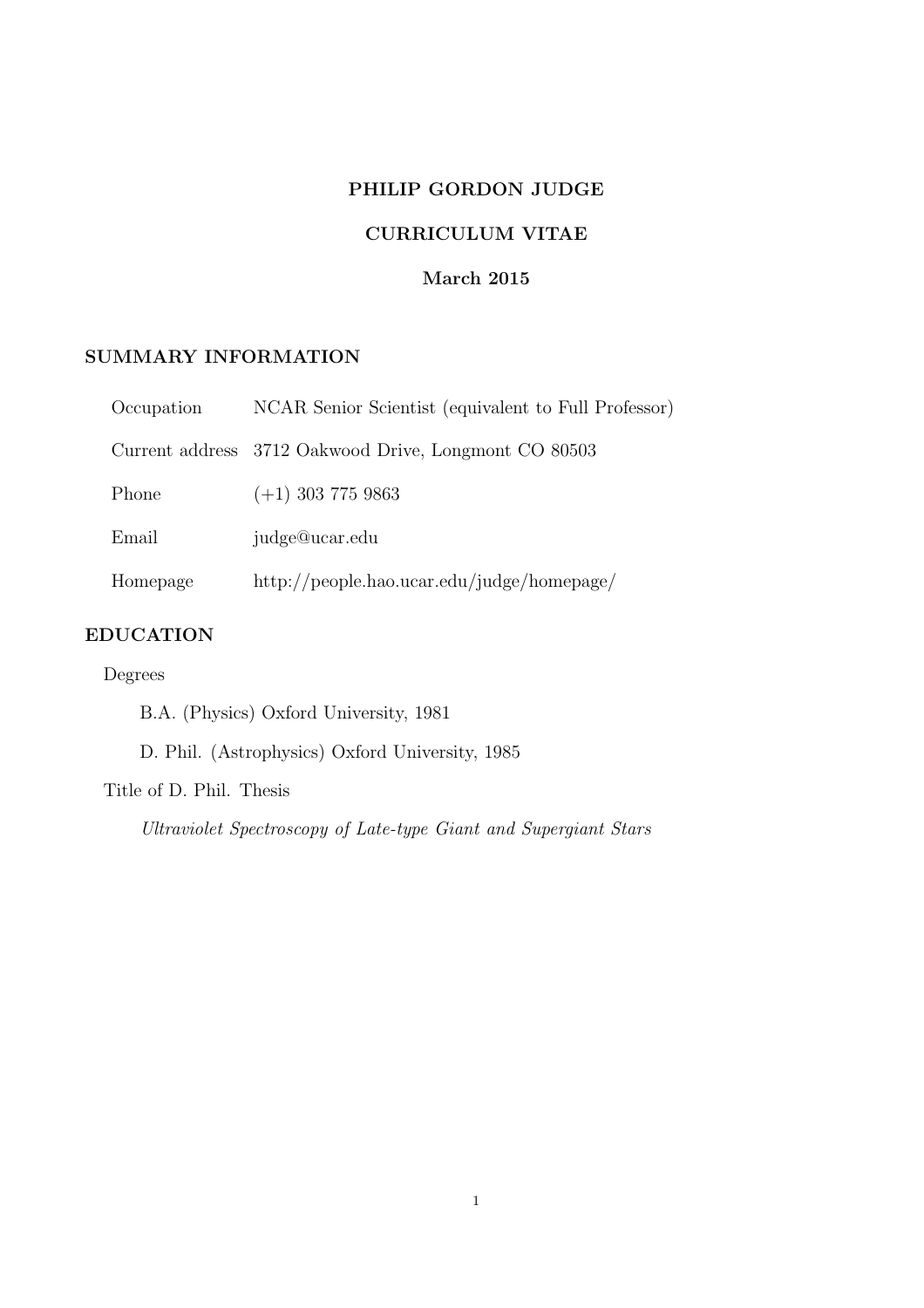# POST-DEGREE APPOINTMENTS

|                      | 2012 September-2013 August Sabbatical leave as Visiting Professor, Physics Department,<br>Montana State University, Bozeman MT |
|----------------------|--------------------------------------------------------------------------------------------------------------------------------|
| $2012$ July & August | Visiting Professor, National Astronomical Observatory of Japan,<br>Mitaka, Japan                                               |
| 2009-2010            | NCAR Science Advisor, serving on NCAR's Executive Committee                                                                    |
| $2004$ -present      | Senior Scientist, High Altitude Observatory, NCAR.                                                                             |
| $2000 - 2001$        | Lecturer, Monash University.                                                                                                   |
| $1999 - 2004$        | Scientist III, High Altitude Observatory, NCAR.                                                                                |
| $1995 - 1999$        | Scientist II, High Altitude Observatory, NCAR.                                                                                 |
| 1994 - 1996          | Adjunct Professor APAS Department,<br>University of Colorado, Boulder.                                                         |
| 1992                 | Research Fellow, Norwegian Research Council<br>for Science and the Humanities.                                                 |
| 1991 - 1994          | Scientist I, High Altitude Observatory, NCAR.                                                                                  |
| Jan-Sep 1991         | Visiting Scientist, High Altitude Observatory, NCAR.                                                                           |
| 1988-1990            | Research Associate, JILA, University of Colorado, Boulder.                                                                     |
| 1985-1988            | Research Assistant, Department of Theoretical Physics,<br>Oxford University.                                                   |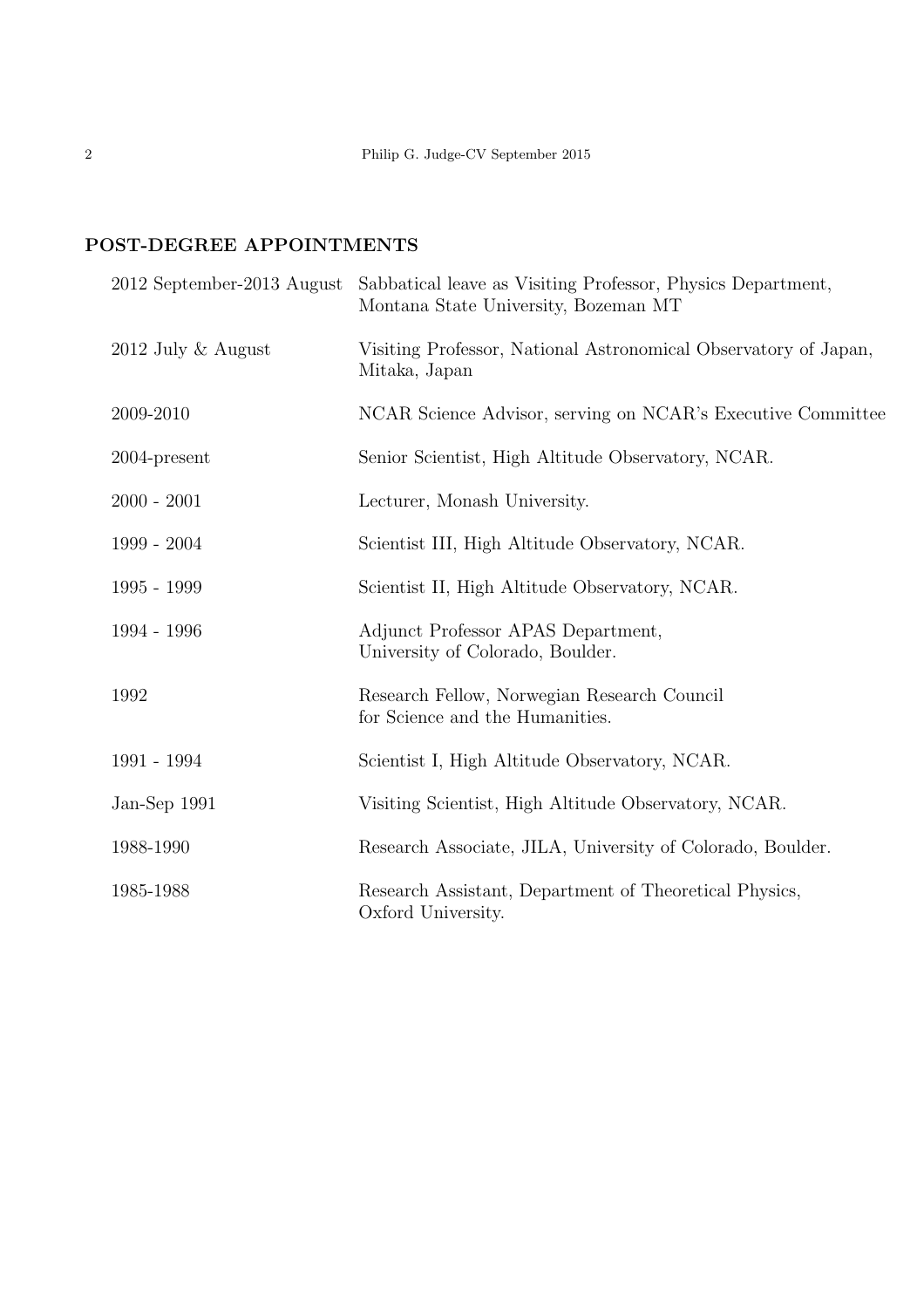# PROFESSIONAL SERVICE

| 2013-2014       | Organizer, 2014 HAO Solar-Stellar Variability workshop<br>(Prompted new NSF and NASA community funding channels)                                                                                               |  |
|-----------------|----------------------------------------------------------------------------------------------------------------------------------------------------------------------------------------------------------------|--|
| 2012            | Proposal review panel member for NASA's LWS TR&T program                                                                                                                                                       |  |
| 2011            | Member, SOC "From Atoms to Stars: the impact of Spectroscopy on Astrophysics"<br>July 2011, Oxford, UK                                                                                                         |  |
| 2011            | Convener, SHINE meeting session 'What IS a coronal hole?"                                                                                                                                                      |  |
| $2011$ -present | Member, Advanced Technology Solar Telescope Science Working Group                                                                                                                                              |  |
| 2010            | Author "Measuring magnetic free energy in the solar atmosphere", white paper<br>for the Decadal Strategy for Solar and Space Physics, National Academy of Sciences,<br>co-author of two others (COSMO, ACCEHS) |  |
| 2010            | Chair, AGU session SH31A. Comparing MHD Models to Observations in the Sun                                                                                                                                      |  |
| 2010            | Convener and chair of the "Eddy Cross-disciplinary Symposium on<br>Sun-Climate Research", October 22-24 2010                                                                                                   |  |
| 2010            | Local chair, solar working group member, ACCEHS meeting, August 16-18 2010<br>"Advanced Computational Capabilities for Advances in Heliophysical Science"                                                      |  |
| 2010            | Member, Scientific Organizing Committee, Sixth International Workshop on<br>"Solar Polarization", Maui, Hawaii, 31 May-4 Jun 2010                                                                              |  |
| 2010            | Reviewer of proposals for NASA's LWS TR&T program                                                                                                                                                              |  |
| 2009-2010       | Member, NASA LWS TR&T steering committee                                                                                                                                                                       |  |
|                 | 2010-present Member, ATST Science Working Group.                                                                                                                                                               |  |
| 2009            | Panel member, proposal review for NASA's Heliophysics Guest Investigator program                                                                                                                               |  |
| 2009            | Reviewer of proposals submited to the (country of) Georgia<br>National Science Foundation                                                                                                                      |  |
| 2009            | Co-author of three white papers for the Decadal Survey of<br>Astronomy for the National Academy of Sciences                                                                                                    |  |
| 2008            | Reviewer of NSF ATM-GEO/ATM proposals.                                                                                                                                                                         |  |
| 2002-2005       | Member, National Solar Observatory Users Committee.                                                                                                                                                            |  |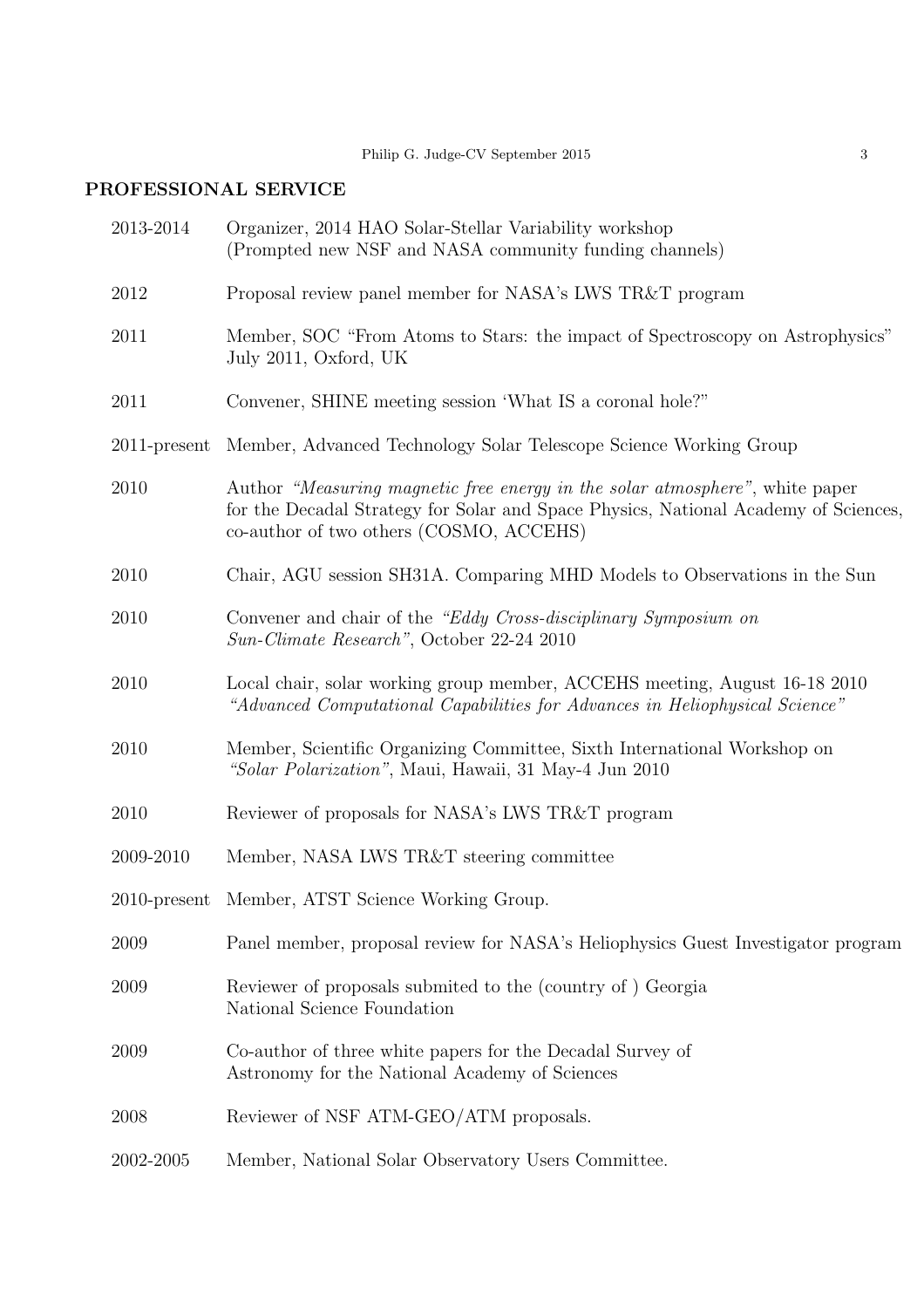# PROFESSIONAL SERVICE (continued)

| 2002-2005       | Member, ATST Science Working Group.                                                                                                                                                                                                                                                 |  |
|-----------------|-------------------------------------------------------------------------------------------------------------------------------------------------------------------------------------------------------------------------------------------------------------------------------------|--|
| 2001            | Organizer, session on "The Sun as a Guide to the Stars", Twelfth Cambridge<br>Workshop on Cool Stars, Stellar Systems and the Sun, Boulder CO.                                                                                                                                      |  |
| 2001-2002       | Member, Scientific Organizing Committee, IAU colloquium "Magnetic coupling"<br>of the solar atmosphere", Santorini, Greece, 11-15 June 2002.                                                                                                                                        |  |
| 2001-2002       | Member, Scientific Organizing Committee, Third International Workshop on<br>"Solar Polarization", Puerto de la Cruz, Tenerife, Spain, 30 Sep- 4 Oct 2002.                                                                                                                           |  |
| 1999            | Reviewer for NSF's Stellar Astronomy and Astrophysics program.                                                                                                                                                                                                                      |  |
| 1999            | Reviewer for NASA's SR&T Sun-Earth Connection program.                                                                                                                                                                                                                              |  |
| 1998-1999       | Joint Convener (with A. Gabriel), 1999 COSPAR Colloquium on Coronal Heating.                                                                                                                                                                                                        |  |
| 1998            | External Reviewer for NSF's Solar Terrestrial Research Program.                                                                                                                                                                                                                     |  |
| 1997,1998       | External Reviewer for NASA's SOHO Guest Investigator Program.                                                                                                                                                                                                                       |  |
| 1995-1998       | External Reviewer for PPARC (UK).                                                                                                                                                                                                                                                   |  |
| 1994            | Member, NASA's solar theory SR&T proposal review panel.                                                                                                                                                                                                                             |  |
| 1993            | External Reviewer, NSF Solar Terrestrial Research Proposals.                                                                                                                                                                                                                        |  |
| 1993 - 1996     | Member, Steering Committee, Front Range branch of the AGU.                                                                                                                                                                                                                          |  |
| 1992 - 1996     | Member, NASA EUVE User's Group.                                                                                                                                                                                                                                                     |  |
| 1990            | Member, NASA IUE Proposal Review Panel.                                                                                                                                                                                                                                             |  |
| 1986-1988       | Committee Member, Collaborative Computational Project No. 7:<br>The Analysis of Astronomical Spectra.                                                                                                                                                                               |  |
| $1986$ -present | Reviewer of papers for The Astrophysical Journal, The Astronomical<br>Journal, Monthly Notices of the Royal Astronomical Society, EOS,<br>Geophysical Research Letters, Space Science Reviews, Astronomy and Astrophysics,<br>Journal of Geophysical Research, Annales Geophysicae. |  |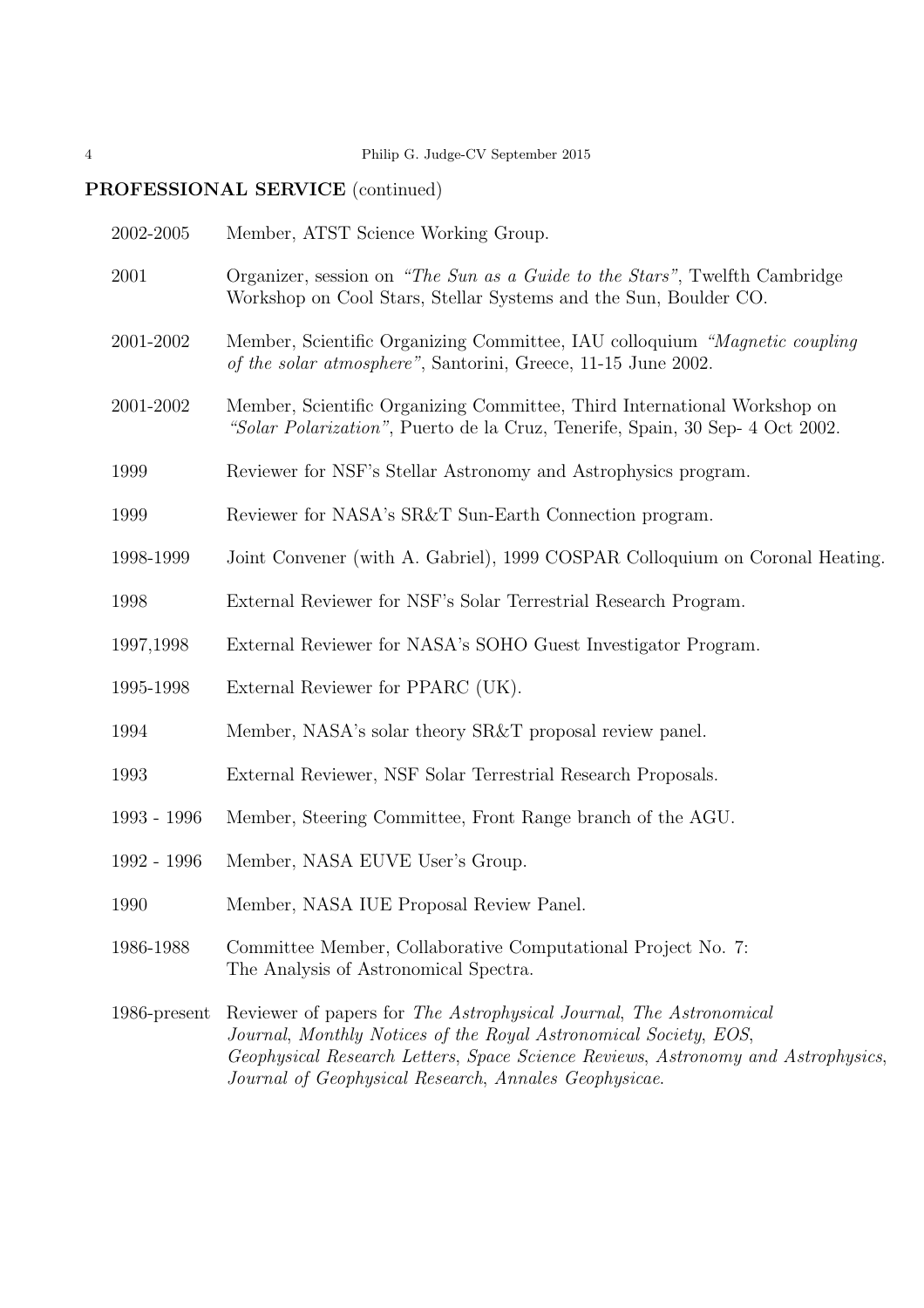# INTERNAL MANAGEMENT ACTIVITIES

| 2013-2016           | Member, NCAR Appointments Review Group<br>(NCAR's "tenure" review committee) |
|---------------------|------------------------------------------------------------------------------|
| 2013 Sept- present  | Chair, HAO appointments committee                                            |
| $2013$ Dec- present | Member, HAO visitors committee                                               |
| 2010-Sept 2012      | Chair, HAO appointments committee                                            |
| $2010$ -present     | Member, HAO Science Advisory Commitee                                        |
| 2009-2010           | <b>NCAR</b> Science Advisor                                                  |
| 2009                | Member, HAO Director Search Committee                                        |
| 2009-2010           | Chair, NCAR Appointments Review Group                                        |
| 2007-2010           | Member, NCAR Appointments Review Group (co-chair 2008/9)                     |
| 2007                | Member, COSMO Science Advisory Committee                                     |
| 2007                | Reviewer, NCAR opportunity fund proposals                                    |
| $2003$ -present     | Member, HAO Appointments Committee                                           |
| Mar 2002-2004       | HAO representative, NCAR Scientists Assembly.                                |
| Aug-Dec 2002        | Member, NCAR-wide Scientist I search committee.                              |
| 2002                | Member, NCAR Publications and Significant Achievement<br>awards panel.       |
| Oct 2000-Mar 2003   | Deputy Head, SAH section of HAO.                                             |
| Nov 2000-Mar 2003   | Chair, HAO Visitors Committee.                                               |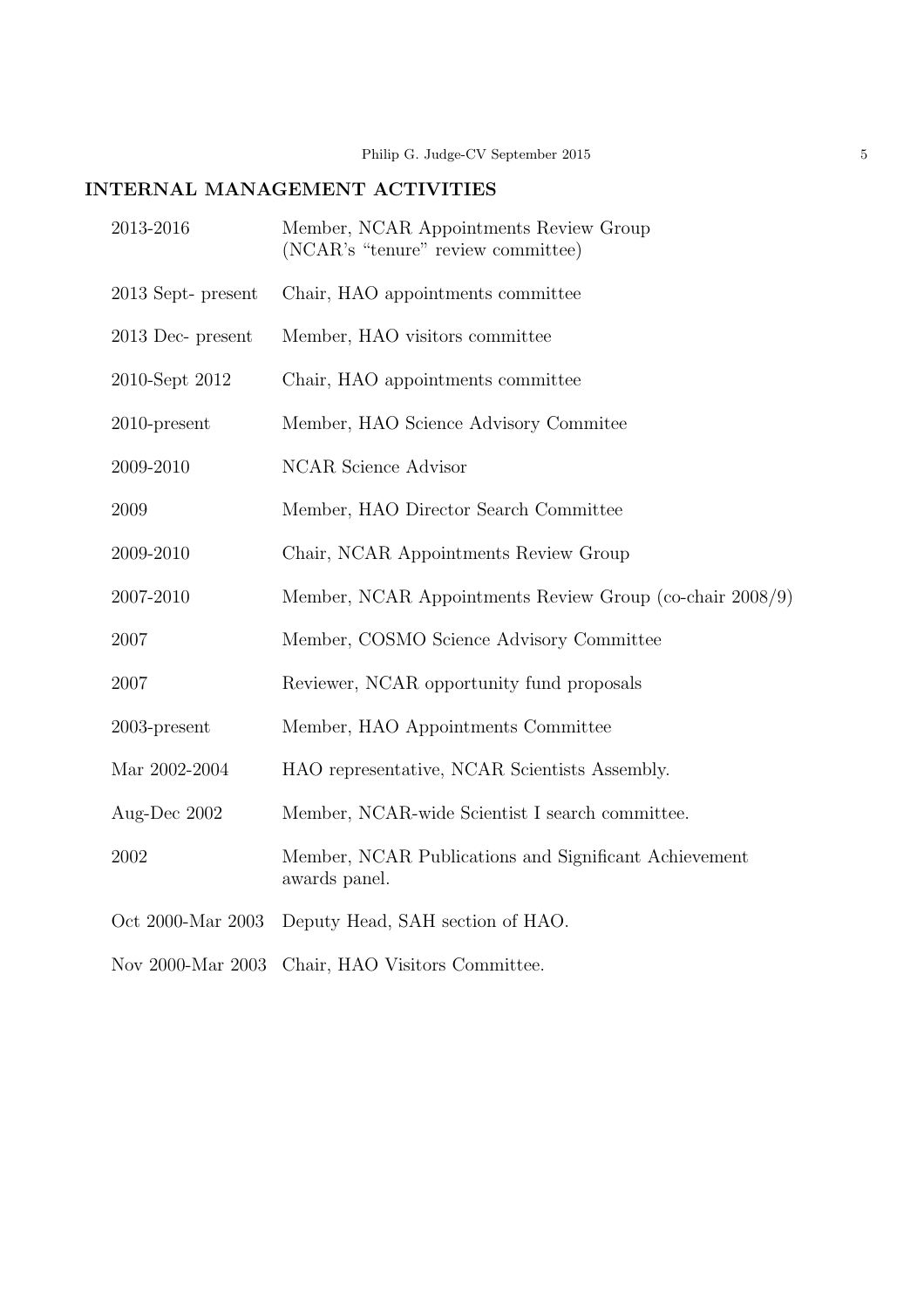# INTERNAL MANAGEMENT ACTIVITIES (continued)

|           | Jul - Oct 2000 Organizer, "From Khartoum to Solar B: Changing Views of the<br>Dynamic Solar Atmosphere", science meeting to celebrate<br>HAO's 60th Anniversary, Oct 9 2000. |
|-----------|------------------------------------------------------------------------------------------------------------------------------------------------------------------------------|
| 1998-2000 | Member, HAO Visitors Committee.                                                                                                                                              |
| 1997      | Member, HAO Scientist I-II Search Committee.                                                                                                                                 |
| 1996-1998 | Co-chair, HAO colloquium Committee.                                                                                                                                          |
| 1991-1994 | Member, HAO Visitors Committee.                                                                                                                                              |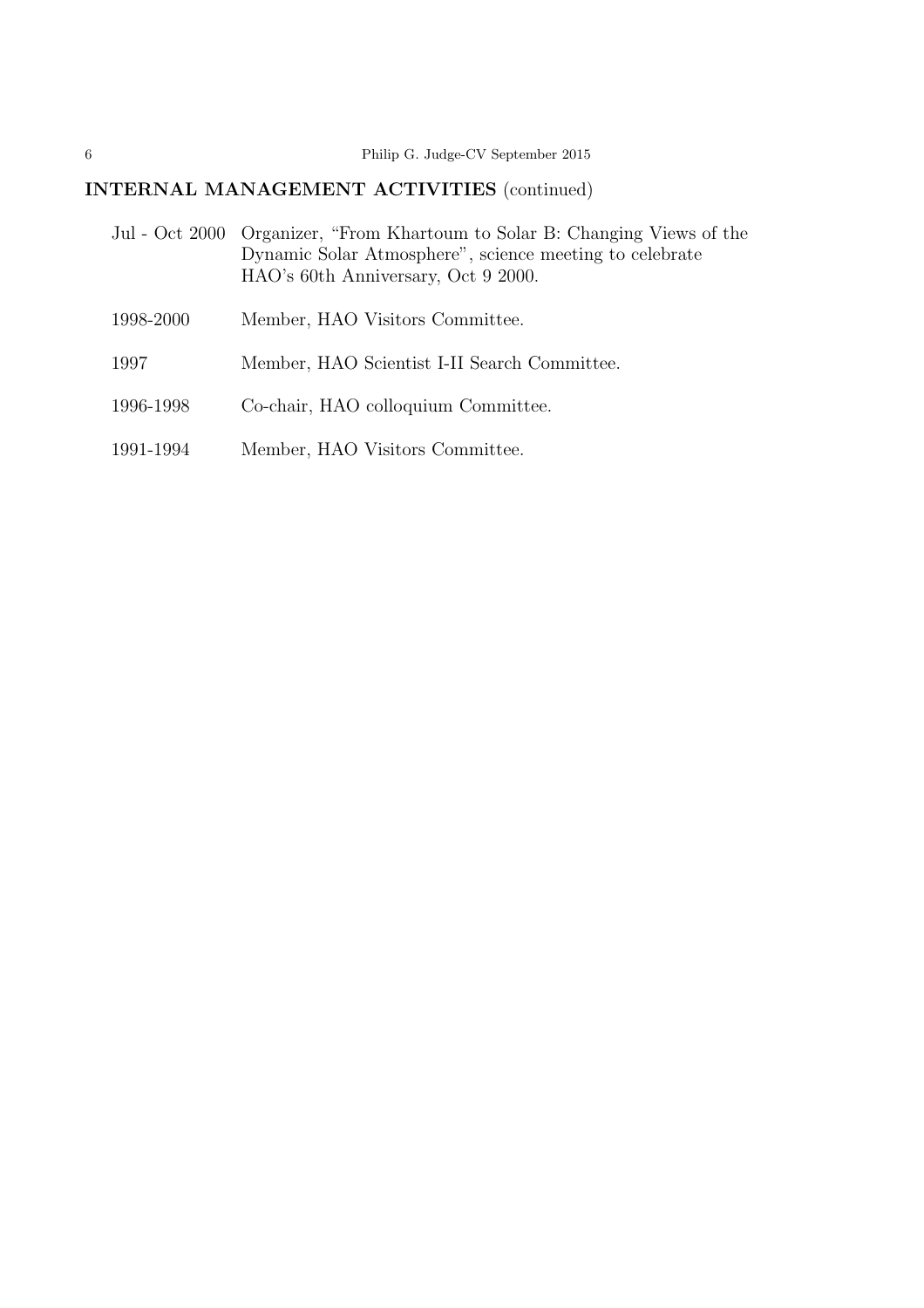# EDUCATIONAL ACTIVITIES

|                 | 2013 November Invited lecturer on "Solar magnetic fields", XXV Canary Islands<br>Winter School of Astrophysics on "Cosmic magnetic fields".<br>Lecture notes are to be published as a book chapter (item 3.2 below)                                                                   |
|-----------------|---------------------------------------------------------------------------------------------------------------------------------------------------------------------------------------------------------------------------------------------------------------------------------------|
| $2013$ -present | PhD advisor, Ricky Egeland (Montana State University)                                                                                                                                                                                                                                 |
| $2013$ -present | Mentor, postdoc Lucas Tarr, HAO                                                                                                                                                                                                                                                       |
| 2013            | Advisor, master's student Erica Lastufka (Montana State University)                                                                                                                                                                                                                   |
| 2013            | Mentor, REU summer student Isabel Lipartito (Smith College)                                                                                                                                                                                                                           |
| 2012            | Instructor, PHSX515 "Transport processes in plasmas",<br>Montana State University                                                                                                                                                                                                     |
| 2013            | Instructor, PHSX515 "plasma spectroscopy",<br>Montana State University                                                                                                                                                                                                                |
| $2012$ July     | Invited tutorial lectures, "A guide to the electrodynamic coupling through<br>the Sun's atmosphere", National Astronomical Observatory of Japan                                                                                                                                       |
| $2012$ June     | Invited lecturer, "Physics of the solar chromosphere",<br>2012 Heliophysics Summer School, NCAR, Boulder CO                                                                                                                                                                           |
| 2011-2013       | Initiator, convener, "Elementary Conversations"<br>educational program at HAO, NCAR                                                                                                                                                                                                   |
| 2011 November   | Invited lecture series, "Surprises in solar physics",<br>Arcetri Astrophysical Observatory, Florence, Italy                                                                                                                                                                           |
| 2011-2012       | Mentor/advisor, HAO post doctoral fellow L. Kleint                                                                                                                                                                                                                                    |
| 2010            | Convener, "Eddy Cross-disciplinary Symposium on Sun-Climate Research",<br>October 22-24 2010. This special meeting was geared towards<br>attracting young blood into the science, journalism and politics<br>of climate and solar science. We hosted 30 students from junior year up. |
| $2009$ -present | Ph. D. co-advisor, K. Olluri (Oslo University)                                                                                                                                                                                                                                        |
| 2002-2004       | Ph. D. Thesis principal advisor, A. Pietarila (Oslo University).<br>Ph. D. Thesis co-advisor, S. Bloomfield (Queens U., Belfast).                                                                                                                                                     |
| 2002 Jun-Jul    | Supervisor, summer students Noah Heller and Angelia Bertsch (Evergreen College).                                                                                                                                                                                                      |
| $2002$ Jan-Sep  | Master's Thesis advisor, A. Pietarila (Lund University).                                                                                                                                                                                                                              |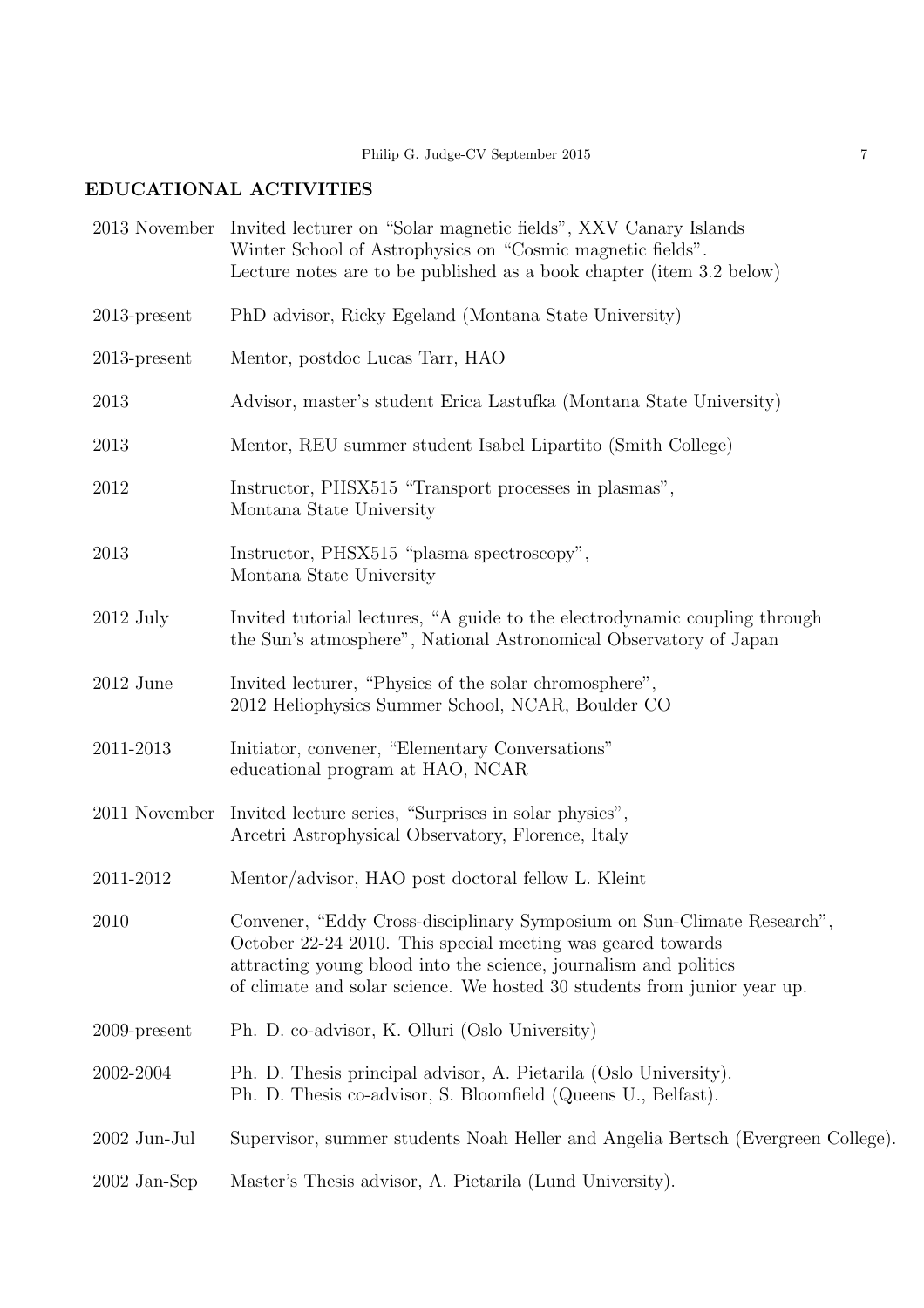# EDUCATIONAL ACTIVITIES (continued)

| 2001      | Lecturer / examiner, Monash University Astrophysics Honors Class M4111:<br>Radiative Transfer in Stellar Atmospheres, Apr-Jun 2001.                                                          |  |
|-----------|----------------------------------------------------------------------------------------------------------------------------------------------------------------------------------------------|--|
| 2000-2001 | Thesis co-advisor: I. Roussev (Queen's University, Belfast).                                                                                                                                 |  |
| 1999      | Invited lecturer at the 1999 Oslo Summer School<br>"Radiative Transfer and Radiation Hydrodynamics".                                                                                         |  |
| 1999-2003 | Science presentations at Niwot elementary school, e.g.<br>"Newtons's Laws and Rockets", "Constellations and things in them"<br>"Jupiter's mini solar system", "Newton, Einstein and gravity" |  |
| 1997-1999 | Mentor, Post-Doc. H. Peter (ASP/HAO).                                                                                                                                                        |  |
| 1996-1998 | Thesis co-advisor: S. MacIntosh (University of Glasgow).                                                                                                                                     |  |
| 1996      | Lecturer, Graduate Astrophysics Class, Oslo University.                                                                                                                                      |  |
| 1995-1998 | Thesis co-advisor: $\emptyset$ . Wikstøl (Oslo University).                                                                                                                                  |  |
| 1995      | Invited lecturer at the 1995 Oslo Summer School<br>"Radiative Transfer and Radiation Hydrodynamics".                                                                                         |  |
| 1995-1997 | Mentor, Post-Doc. T.A. Sigut (HAO).                                                                                                                                                          |  |
| 1994      | External examiner of Ph. D. Thesis of T.A. Sigut (University of Toronto).                                                                                                                    |  |
| 1994      | Advisor of HAO Summer Student V. Hubeny.                                                                                                                                                     |  |
| 1994      | Co-instructor for Graduate Course APAS 7500-3,<br>"Topics in Solar Physics", University of Colorado, Boulder.                                                                                |  |
| 1994-1997 | Thesis co-advisor: J. Worden (University of Colorado, Boulder).                                                                                                                              |  |
| 1993-1997 | Thesis co-advisor: M. Snow (University of Colorado, Boulder).                                                                                                                                |  |
| 1993-1995 | Mentor, Post-Doc. F. Paletou (HAO).                                                                                                                                                          |  |
| 1992      | Advisor of HAO Summer Student, R. Lu.                                                                                                                                                        |  |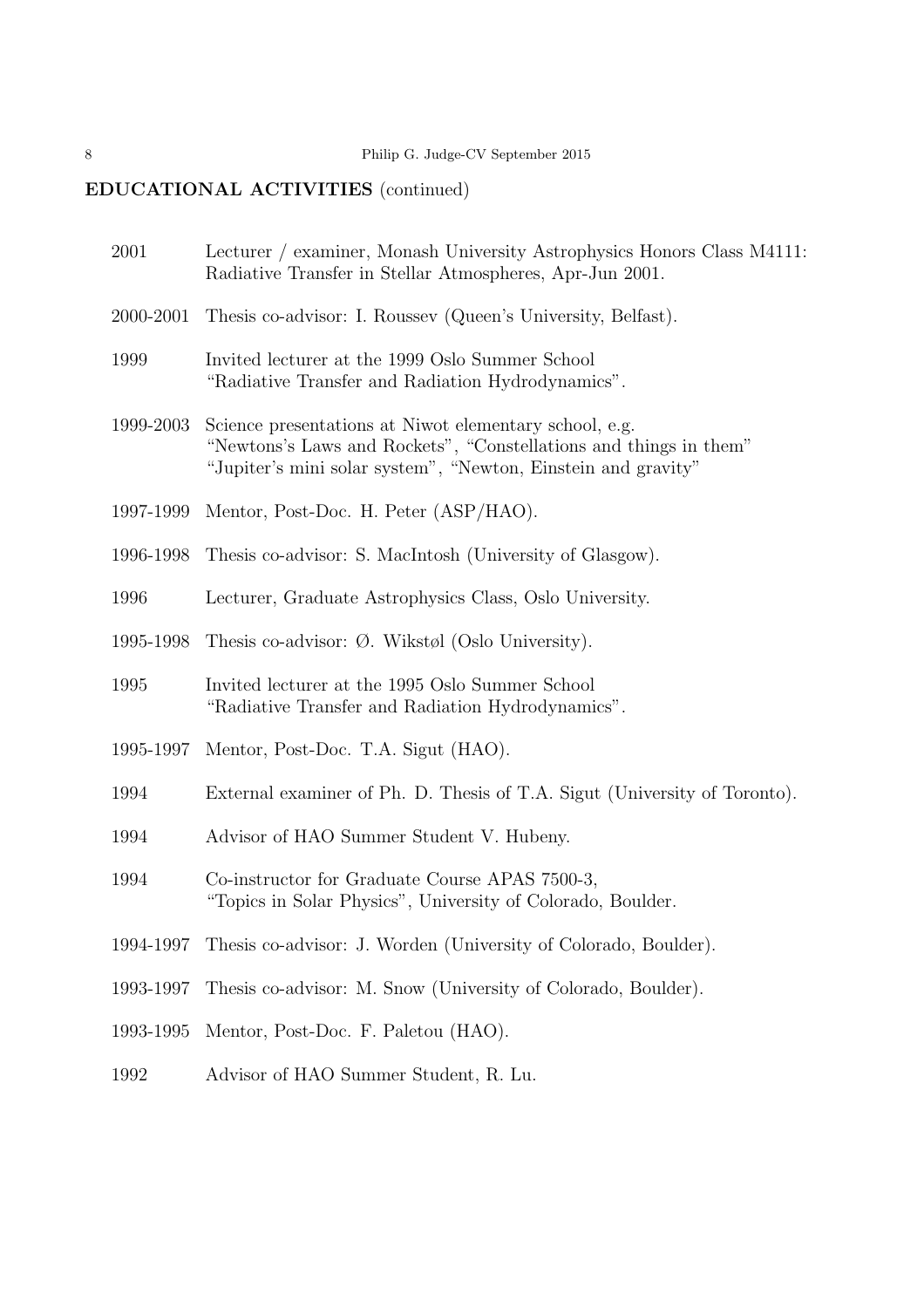#### Philip G. Judge-CV September 2015 9

## **HONORS**

- 2013 OGLI (Outstanding graduate level instructor) award, Physics Department, Montana State University
- 2011 Award for outstanding service to the NCAR director as Science Advisor
- 2010 NCAR Oustanding Publication award, for the paper "Alfvén Waves" in the Solar Corona", *Science* 317, 1192 (2007), (4th of 7 authors)
- 1998 Honorable mention, NCAR Oustanding Publication award, for the paper "On inferring the properties of dynamic plasmas from their emitted spectra: the case of the solar transition region", *Astrophys. J.*, 501, 895-910, 1998.

#### RESEARCH AWARDS (2000-onwards)

| 2015-2017 NSF |                                                                | Pathfinder and science observations<br>of the infrared solar corona during the<br>21st August 2017 total eclipse "Eclipse17"<br>(PI- proposal for aircraft not funding) | 60K          |
|---------------|----------------------------------------------------------------|-------------------------------------------------------------------------------------------------------------------------------------------------------------------------|--------------|
|               | 2012-2016 NASA LWS Targeted Research<br>and Technology program | Spectropolarimetry of flaring plasma<br>(PI)                                                                                                                            | \$80K p.a.   |
|               | 2010-2013 NASA LWS Targeted Research<br>and Technology program | Thermal and magnetic models for ion-<br>neutral chromospheric studies (PI)                                                                                              | \$80K p.a.   |
| 2003-2005     | NCAR Opportunities Fund<br>fund                                | "Coronal Magnetic Field Initiative"<br>with S. Tomczyk (HAO), co-PI.                                                                                                    | $$200K$ p.a. |
|               | 2002-2004 NASA SOHO GI Program                                 | "Radiation hydrodynamic synthesis of<br>chromospheric data" (PI)                                                                                                        | \$190K       |
| 2002          | NCAR Opportunities Fund                                        | "A near infrared coronal spectropolarimeter<br>and coronal magnetic field initiative"                                                                                   | \$70K        |
| 2001          | NCAR Opportunities Fund                                        | "A near infrared coronal spectropolarimeter<br>and coronal magnetic field initiative"                                                                                   | \$70K        |

I have been involved with many other successful proposals as co-investigator, from laboratory investigations of atomic cross sections, new instrument development, to theoretical investigations of radiation transport in novae and supergiant stellar atmospheres.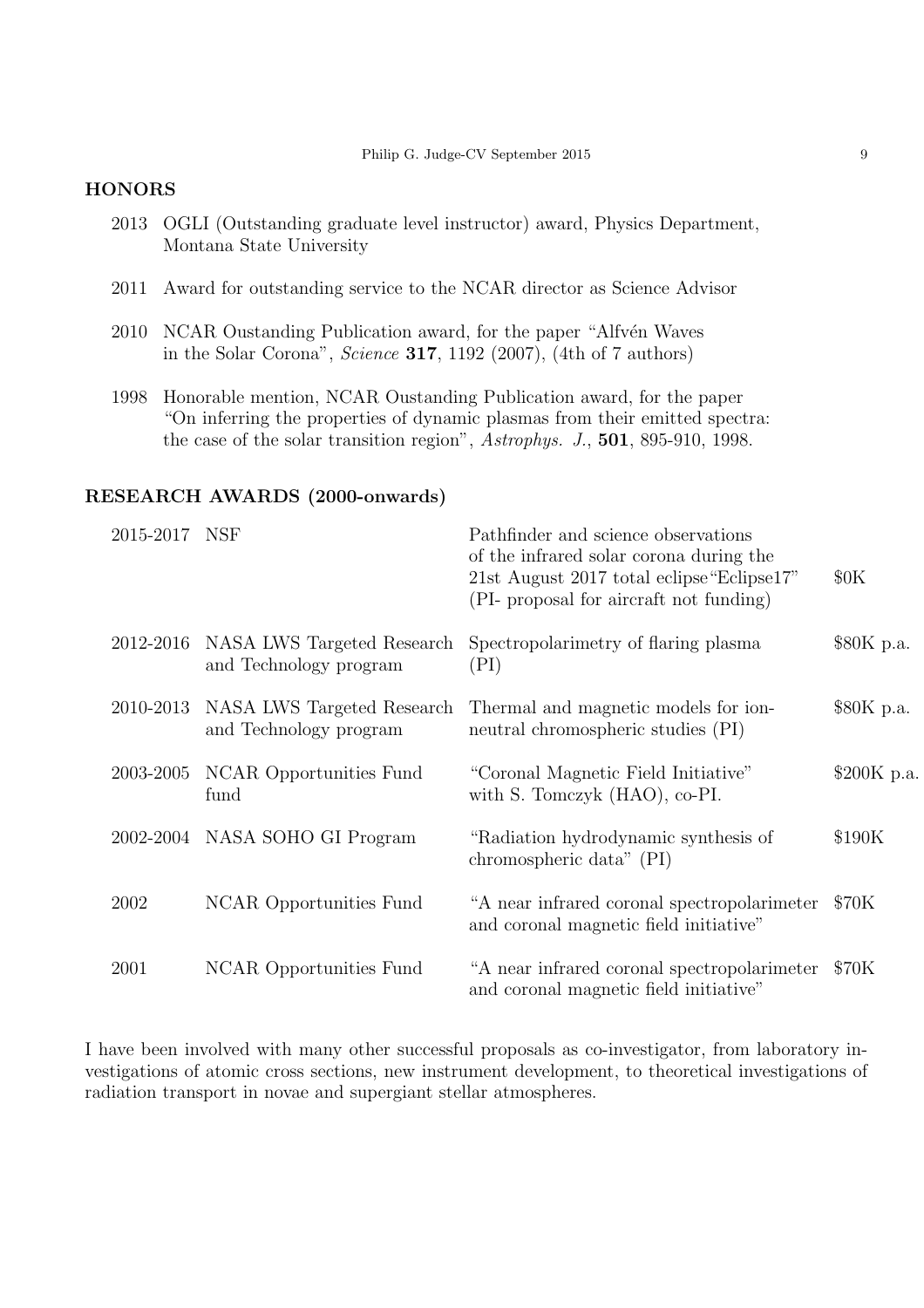#### Publication List

### Section 1. Theses

D. Phil. Thesis

Title: *Ultraviolet Spectroscopy of Late-type Giant and Supergiant Stars* Date: March 1985 Institution: Oxford University Supervisor: C. Jordan

#### Section 2. Refereed Journal Articles

#### **REFERENCES**

- 2.1 Jordan, C. and Judge, P.: 1984, "Radiative processes in cool star chromospheres.", *Phys. Scrip.* 8, 43–48
- 2.2 Ayres, T. R., Judge, P., Jordan, C., Brown, A., and Linsky, J. L.: 1986, "High-dispersion observations of alpha Bootis (K1 III) with the International Ultraviolet Explorer", *ApJ* 311, 947–959
- 2.3 Judge, P. G.: 1986c, "Empirical constraints on the outer atmospheres of late-type giant stars with IUE", *Irish Astronomical Journal* 17, 300–307
- 2.4 Judge, P. G.: 1986a, "Constraints on the outer atmospheric structure of late-type giant stars with IUE - Methods and application to Arcturus (Alpha Boo K2III)", *MNRAS* 221, 119–153
- 2.5 Judge, P. G.: 1986b, "Constraints on the Outer Atmospheric Structure of Late Type Giant Stars with IUE Application to Alpha-Tauri K5III and Beta-Gruis M5III", *MNRAS* 223, 239–+
- 2.6 Judge, P. G., Jordan, C., and Rowan-Robinson, M.: 1987, "Delta Andromedae (K3 III) an IRAS source with an unusual ultraviolet spectrum", *MNRAS* 224, 93–106
- 2.7 Jordan, C. and Judge, P. G.: 1988, "Understanding the ultraviolet spectra of cool stars.", *Comments on Atomic and Molecular Physics* 21, 97–106
- 2.8 Judge, P. G.: 1988, "The excitation of S I emission lines in chromospheres of late-type giant stars", *MNRAS* 231, 419–444
- 2.9 Judge, P. G.: 1990, "On the interpretation of chromospheric emission lines", *ApJ* 348, 279–296
- 2.10 Brown, A., Veale, A., Judge, P., Bookbinder, J. A., and Hubeny, I.: 1990, "Stringent limits on the ionized mass loss from A and F dwarfs", *ApJ* 361, 220–224
- 2.11 Drake, S. A., Linsky, J. L., Judge, P. G., and Elitzur, M.: 1991, "Radio-continuum observations of a variety of cool stars", *AJ* 101, 230–236
- 2.12 Judge, P. G. and Stencel, R. E.: 1991, "Evolution of the chromospheres and winds of lowand intermediate-mass giant stars", *ApJ* 371, 357–379
- 2.13 Judge, P. G. and Jordan, C.: 1991, "Fe II emission lines. I Chromospheric spectra of red giants", *ApJS* 77, 75–95
- 2.14 Judge, P. G., Carpenter, K. G., and Harper, G. M.: 1991, "SI II emission line diagnostics", *MNRAS* 253, 123–128
- 2.15 Judge, P. G., Jordan, C., and Feldman, U.: 1992, "Fe II emission lines. II Excitation mechanisms in cool stars", *ApJ* 384, 613–623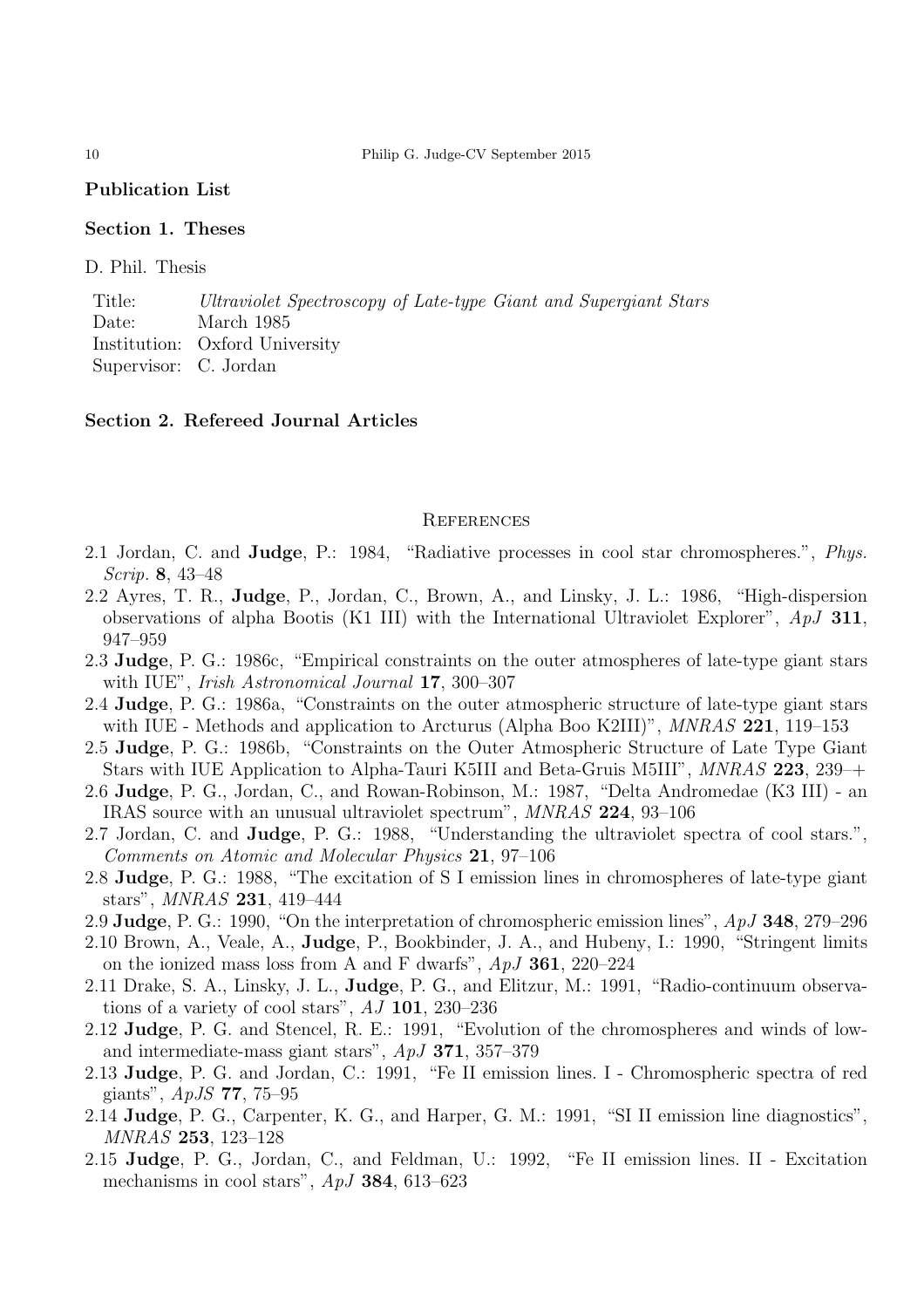- 2.16 Clayton, G. C., Whitney, B. A., Stanford, S. A., Drilling, J. S., and Judge, P. G.: 1992, "The unusual ultraviolet chromospheric spectrum of the R Coronae Borealis star, V854 Centauri (NSV 6708), at minimum light", *ApJ* 384, L19–L23
- 2.17 Judge, P. G., Luttermoser, D. G., Neff, D. H., Cuntz, M., and Stencel, R. E.: 1993, "Line profile variations in M giants - Clues to mass-loss and chromospheric heating mechanisms", *AJ* 105, 1973–1986
- 2.18 Carlsson, M. and Judge, P. G.: 1993, "O I lines in the sun and stars. I Understanding the resonance lines", *ApJ* 402, 344–357
- 2.19 Judge, P. G. and Cuntz, M.: 1993, "Chromospheric heating by acoustic shocks A confrontation of GHRS observations of Alpha Tauri (K5 III) with ab initio calculations", *ApJ* 409, 776–781
- 2.20 Judge, P. G.: 1994, "The 'monochromatic density diagnostic' technique: First detection of multiple density components in the chromosphere of alpha Tauri", *ApJ* 430, 351–359
- 2.21 Athay, R. G. and Judge, P. G.: 1995, "Excitation of O I lines in the solar chromosphere", *ApJ* 438, 491–499
- 2.22 Linsky, J. L., Wood, B. E., Judge, P., Brown, A., Andrulis, C., and Ayres, T. R.: 1995, "The transition regions of Capella", *ApJ* 442, 381–400
- 2.23 Johnson, H. R., Ensman, L. M., Alexander, D. R., Avrett, E. H., Brown, A., Carpenter, K. G., Eriksson, K., Gustafsson, B., Jorgensen, U. G., Judge, P. D., Linsky, J. L., Luttermoser, D. G., Querci, F., Querci, M., Robinson, R. D., and Wing, R. F.: 1995, "Outer layers of a carbon star: The view from the Hubble Space Telescope", *ApJ* 443, 281–294
- 2.24 Carpenter, K. G., Robinson, R. D., and Judge, P. G.: 1995, "GHRS observations of cool, low-gravity star. 2: Flow and turbulent velocities in the outer atmosphere of gamma CRU CIS (M3.4 III)", *ApJ* 444, 424–437
- 2.25 Brage, T., Fischer, C. F., and **Judge**, P. G.: 1995, "Transition probabilities for the UV0.01 multiplet in N III", *ApJ* 445, 457–464
- 2.26 Hubeny, V. and Judge, P. G.: 1995, "Solution to the Bivariate Integral Inversion Problem: The Determination of Emission Measures Differential in Temperature and Density", *ApJ* 448,  $L61+$
- 2.27 Judge, P. G., Woods, T. N., Brekke, P., and Rottman, G. J.: 1995, "On the Failure of Standard Emission Measure Analysis for Solar Extreme-Ultraviolet and Ultraviolet Irradiance Spectra", *ApJ* 455, L85+
- 2.28 Brage, T., Judge, P. G., and Brekke, P.: 1996, "Intercombinations and Allowed Transitions in O IV", *ApJ* 464, 1030–+
- 2.29 Brekke, P., Rottman, G. J., Fontenla, J., and Judge, P. G.: 1996, "The Ultraviolet Spectrum of a 3B Class Flare Observed with SOLSTICE", *ApJ* 468, 418–+
- 2.30 Wikstøl, Ø., Judge, P. G., and Hansteen, V. H.: 1997, "Observational signatures of nanoflare heated solar stellar coronae", *Advances in Space Research* 20, 2289–2292
- 2.31 Judge, P. G., Hubeny, V., and Brown, J. C.: 1997b, "Fundamental Limitations of Emission-Line Spectra as Diagnostics of Plasma Temperature and Density Structure", *ApJ* 475, 275–+
- 2.32 Wikstol, O., Judge, P. G., and Hansteen, V. H.: 1997, "Signatures of Acoustic and Magnetic Waves in Solar and Stellar Coronae", *ApJ* 483, 972–+
- 2.33 Carlsson, M., Judge, P. G., and Wilhelm, K.: 1997, "SUMER Observations Confirm the Dynamic Nature of the Quiet Solar Outer Atmosphere: The Internetwork Chromosphere", *ApJ* 486, L63+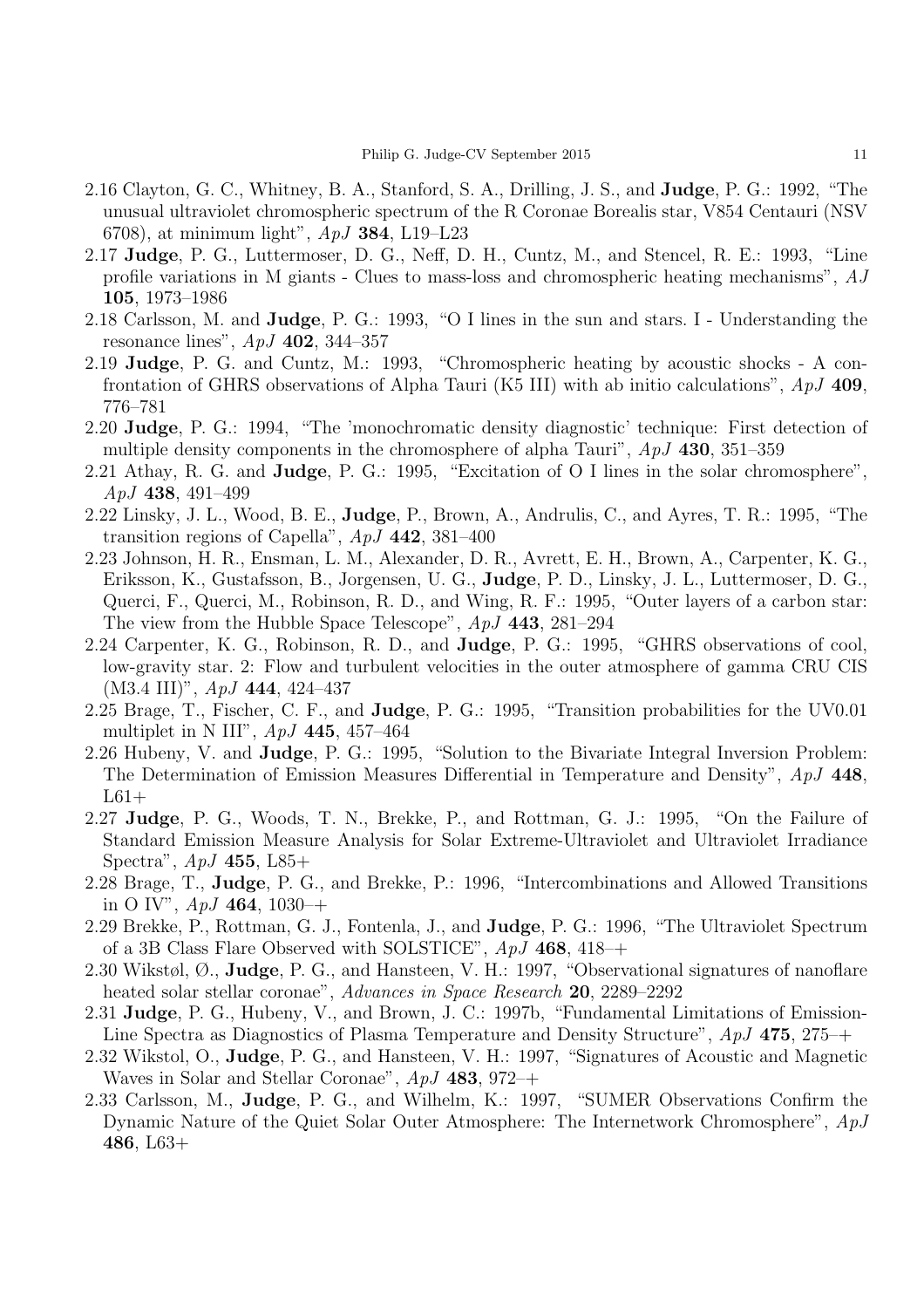- 2.34 Judge, P., Carlsson, M., and Wilhelm, K.: 1997a, "SUMER Observations of the Quiet Solar Atmosphere: The Network Chromosphere and Lower Transition Region", *ApJ* 490, L195+
- 2.35 McIntosh, S. W., Brown, J. C., and Judge, P. G.: 1998a, "The relation between line ratio and emission measure analyses", *A*&*A* 333, 333–337
- 2.36 McIntosh, S. W., Diver, D. A., Judge, P. G., Charbonneau, P., Ireland, J., and Brown, J. C.: 1998b, "Spectral decomposition by genetic forward modelling", *A*&*A Suppl.* 132, 145–153
- 2.37 Judge, P. G. and Carpenter, K. G.: 1998, "On Chromospheric Heating Mechanisms of "Basal Flux" Stars", *ApJ* 494, 828–+
- 2.38 Brage, T., Judge, P. G., Aboussaid, A., Godefroid, M. R., Joensson, P., Ynnerman, A., Fischer, C. F., and Leckrone, D. S.: 1998, "Hyperfine Induced Transitions as Diagnostics of Isotopic Composition and Densities of Low-Density Plasmas", *ApJ* 500, 507–+
- 2.39 Judge, P. G.: 1998, "Spectral Lines for Polarization Measurements of the Coronal Magnetic Field. I. Theoretical Intensities", *ApJ* 500, 1009–+
- 2.40 Wikstol, O., Judge, P. G., and Hansteen, V.: 1998, "On Inferring the Properties of Dynamic Plasmas from Their Emitted Spectra: The Case of the Solar Transition Region", *ApJ* 501, 895–+
- 2.41 Judge, P. G., Hansteen, V., Wikstol, O., Wilhelm, K., Schuehle, U., and Moran, T.: 1998, "Evidence in Support of the "Nanoflare" Picture of Coronal Heating from SUMER Data", *ApJ* 502, 981–+
- 2.42 Judge, P. G. and Peter, H.: 1998, "The Structure of the Chromosphere Properties Pertaining to Element Fractionation", *Space Science Reviews* 85, 187–202
- 2.43 Kuhn, J. R., MacQueen, R. M., Streete, J., Tansey, G., Mann, I., Hillebrand, P., Coulter, R., Lin, H., Edmunds, D., and Judge, P.: 1999, "Probable Detection of a Bright Infrared Coronal Emission Line of Si IX near 3.93 Microns", *ApJ* 521, 478–482
- 2.44 Casini, R. and Judge, P. G.: 1999, "Spectral Lines for Polarization Measurements of the Coronal Magnetic Field. II. Consistent Treatment of the Stokes Vector forMagnetic-Dipole Transitions", *ApJ* 522, 524–539
- 2.45 Peter, H. and Judge, P. G.: 1999, "On the Doppler Shifts of Solar Ultraviolet Emission Lines", *ApJ* 522, 1148–1166
- 2.46 Harper, G. M., Jordan, C., Judge, P. G., Robinson, R. D., Carpenter, K. G., and Brage, T.: 1999, "Lines of OIV and SIV in the Goddard High-Resolution Spectrograph spectrum of RR Tel: constraints on atomic data", *MNRAS* 303, L41–L46
- 2.47 Judge, P. G. and McIntosh, S. W.: 1999, "Non-Uniqueness of Atmospheric Modeling", *Solar Phys.* 190, 331–350
- 2.48 Judge, P. G.: 2000, "On Spectroscopic Filling Factors and the Solar Transition Region", *ApJ* 531, 585–590
- 2.49 Wikstøl, Ø., Hansteen, V. H., Carlsson, M., and Judge, P. G.: 2000, "Chromospheric and Transition Region Internetwork Oscillations: A Signature of Upward-propagating Waves", *ApJ* 531, 1150–1160
- 2.50 Brage, T., Judge, P. G., Jönsson, P., and Edwards, D. P.: 2000, "Spectral Lines for Polarization Measurements of the Coronal Magnetic Field. III. Atomic Data for Si IX", *ApJ* 540, 1114–1118
- 2.51 McIntosh, S. W., Bogdan, T. J., Cally, P. S., Carlsson, M., Hansteen, V. H., Judge, P. G., Lites, B. W., Peter, H., Rosenthal, C. S., and Tarbell, T. D.: 2001, "An Observational Manifestation of Magnetoatmospheric Waves in Internetwork Regions of the Chromosphere and Transition Region", *ApJ* 548, L237–L241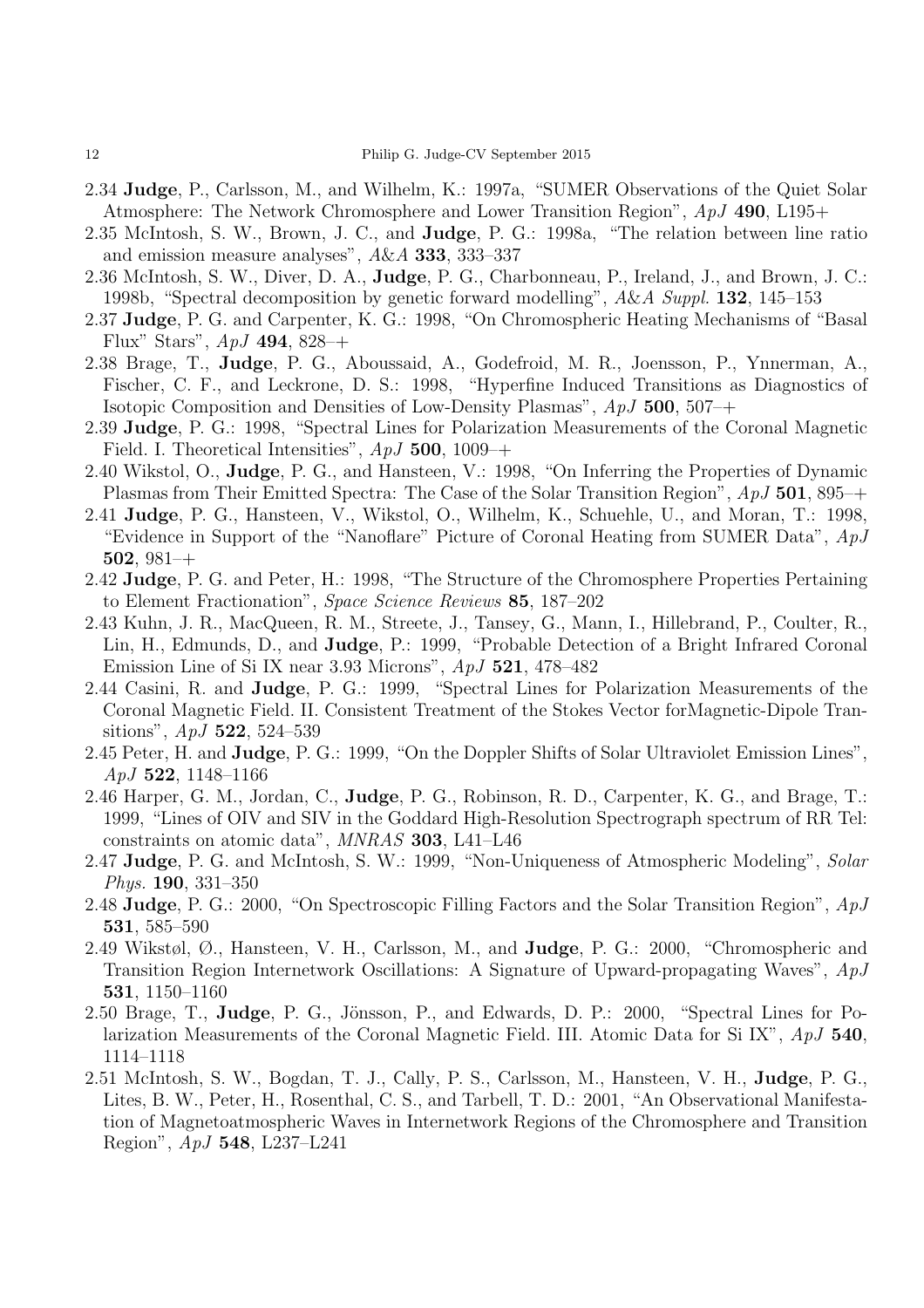- 2.52 Judge, P. G., Tarbell, T. D., and Wilhelm, K.: 2001b, "A Study of Chromospheric Oscillations Using the SOHO and TRACE Spacecraft", *ApJ* 554, 424–444
- 2.53 McIntosh, S. W. and Judge, P. G.: 2001, "On the Nature of Magnetic Shadows in the Solar Chromosphere", *ApJ* 561, 420–426
- 2.54 Judge, P. G., Casini, R., Tomczyk, S., Edwards, D. P., and Francis, E.: 2001a, "Coronal Magnetometry: A Feasibility Study", *NASA STI/Recon Technical Report N* 2, 27999–+
- 2.55 Roussev, I., Galsgaard, K., and Judge, P. G.: 2002, "Physical consequences of the inclusion of anomalous resistivity in the dynamics of 2D magnetic reconnection", *A*&*A* 382, 639–649
- 2.56 Judge, P. G., Tomczyk, S., Livingston, W. C., Keller, C. U., and Penn, M. J.: 2002, "Spectroscopic Detection of the 3.934 Micron Line of Si IX in the Solar Corona", *ApJ* 576, L157–L160
- 2.57 Brage, T., Judge, P. G., and Proffitt, C. R.: 2002, "Determination of Hyperfine-Induced Transition Rates from Observations of a Planetary Nebula", *Physical Review Letters* 89, B1101+
- 2.58 McIntosh, S. W., Fleck, B., and Judge, P. G.: 2003, "Investigating the role of plasma topography on chromospheric oscillations observed by TRACE", *A*&*A* 405, 769–777
- 2.59 Judge, P. G., Solomon, S. C., and Ayres, T. R.: 2003b, "An Estimate of the Sun's ROSAT-PSPC X-Ray Luminosities Using SNOE-SXP Measurements", *ApJ* 593, 534–548
- 2.60 Judge, P. G., Carlsson, M., and Stein, R. F.: 2003a, "On the Origin of the Basal Emission from Stellar Atmospheres: Analysis of Solar C II Lines", *ApJ* 597, 1158–1177
- 2.61 Pietarila, A. and Judge, P. G.: 2004, "On the Formation of the Resonance Lines of Helium in the Sun", *ApJ* 606, 1239–1257
- 2.62 Judge, P. G. and Pietarila, A.: 2004, "On the Formation of Extreme-Ultraviolet Helium Lines in the Sun: Analysis of SOHO Data", *ApJ* 606, 1258–1275
- 2.63 Judge, P. G., Saar, S. H., Carlsson, M., and Ayres, T. R.: 2004b, "A Comparison of the Outer Atmosphere of the "Flat Activity" Star  $\tau$  Ceti (G8 V) with the Sun (G2 V) and  $\alpha$  Centauri A (G2 V)", *ApJ* 609, 392–406
- 2.64 Bloomfield, D. S., McAteer, R. T. J., Lites, B. W., Judge, P. G., Mathioudakis, M., and Keenan, F. P.: 2004, "Wavelet Phase Coherence Analysis: Application to a Quiet-Sun Magnetic Element", *ApJ* 617, 623–632
- 2.65 Judge, P. G., Elmore, D. F., Lites, B. W., Keller, C. U., and Rimmele, T.: 2004a, "Evaluation of Seeing-Induced Cross Talk in Tip-Tilt-Corrected Solar Polarimetry", *Appl. Opt.* 43, 3817–3828
- 2.66 Penn, M. J., Lin, H., Tomczyk, S., Elmore, D., and Judge, P.: 2004, "Background-Induced Measurement Errors of the Coronal Intensity, Density, Velocity, and Magnetic Field", *Solar Phys.* 222, 61–78
- 2.67 Judge, P. G.: 2005, "Understanding the time dependence of atomic level populations in evolving plasmas", *Journal of Quantitative Spectroscopy and Radiative Transfer* 92, 479–510
- 2.68 Judge, P. G., Low, B. C., and Casini, R.: 2006, "Spectral Lines for Polarization Measurements of the Coronal Magnetic Field. IV. Stokes Signals in Current-carrying Fields", *ApJ* 651, 1229– 1237
- 2.69 Bogdan, T. J. and Judge, P. G.: 2006, "Observational aspects of sunspot oscillations", *Royal Society of London Philosophical Transactions Series A* 364, 313–331
- 2.70 Judge, P. G.: 2007, "Spectral Lines for Polarization Measurements of the Coronal Magnetic Field. V. Information Content of Magnetic Dipole Lines", *ApJ* 662, 677–690
- 2.71 Judge, P. G. and Saar, S. H.: 2007, "The Outer Solar Atmosphere during the Maunder Minimum: A Stellar Perspective", *ApJ* 663, 643–656
- 2.72 Metcalfe, T. S., Dziembowski, W. A., Judge, P. G., and Snow, M.: 2007, "Asteroseismic signatures of stellar magnetic activity cycles", *MNRAS* 379, L16–L20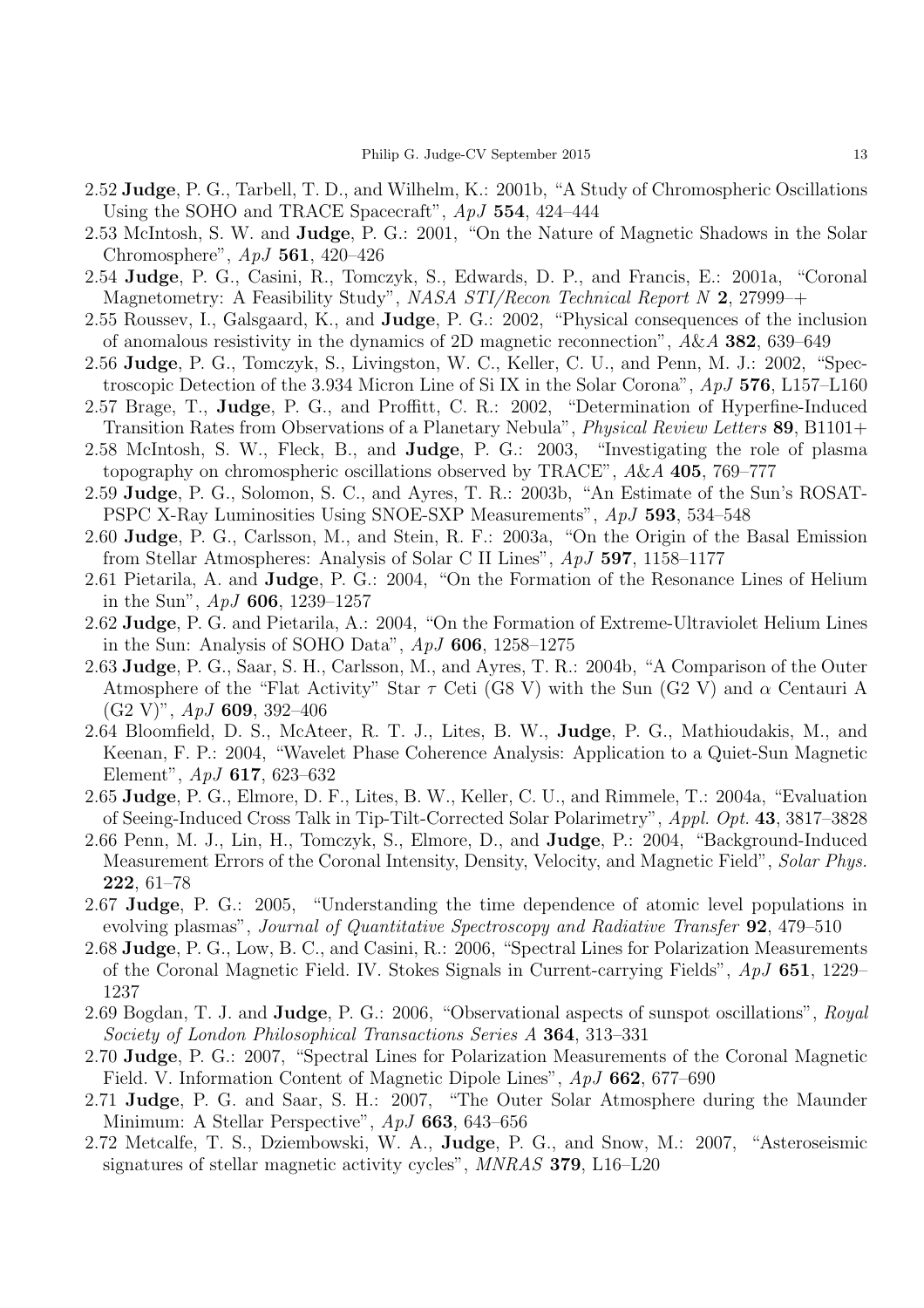- 2.73 Tomczyk, S., McIntosh, S. W., Keil, S. L., Judge, P. G., Schad, T., Seeley, D. H., and Edmondson, J.: 2007, "Alfvén Waves in the Solar Corona", *Science* **317**, 1192–
- 2.74 Ayres, T. R., Judge, P. G., Saar, S. H., and Schmitt, J. H. M. M.: 2008, "The Fainting of  $\alpha$ Centauri A, Resolved", *ApJ* 678, L121–L124
- 2.75 Judge, P.: 2008, "An Explanation of the Solar Transition Region", *ApJ* 683, L87–L90
- 2.76 Judge, P. and Centeno, R.: 2008, "On the Magnetic Structure of the Solar Transition Region", *ApJ* 687, 1388–1397
- 2.77 Tomczyk, S., Card, G. L., Darnell, T., Elmore, D. F., Lull, R., Nelson, P. G., Streander, K. V., Burkepile, J., Casini, R., and Judge, P. G.: 2008, "An Instrument to Measure Coronal Emission Line Polarization", *Solar Phys.* 247, 411–428
- 2.78 Judge, P. G.: 2009, "On magnetic field "reconstruction"", *A*&*A* 493, 1121–1123
- 2.79 Judge, P. G.: 2010a, "Coronal Emission Lines as Thermometers", *ApJ* 708, 1238–1240
- 2.80 Judge, P. G., Tritschler, A., Uitenbroek, H., Reardon, K., Cauzzi, G., and de Wijn, A.: 2010b, "Fabry-Pérot Versus Slit Spectropolarimetry of Pores and Active Network: Analysis of IBIS and Hinode Data", *ApJ* 710, 1486–1497
- 2.81 Judge, P. G. and Carlsson, M.: 2010, "On the Solar Chromosphere Observed at the LIMB with Hinode", *ApJ* 719, 469–473
- 2.82 Judge, P., Knölker, M., Schmidt, W., and Steiner, O.: 2010a, "A Chromospheric Conundrum?", *ApJ* 720, 776–785
- 2.83 Metcalfe, T. S., Basu, S., Henry, T. J., Soderblom, D. R., Judge, P. G., Knölker, M., Mathur, S., and Rempel, M.: 2010, "Discovery of a 1.6 Year Magnetic Activity Cycle in the Exoplanet Host Star ι Horologii", *ApJ* 723, L213–L217
- 2.84 Judge, P. G.: 2010b, "The chromosphere: gateway to the corona? ...Or the purgatory of solar physics?", *Memorie della Societa Astronomica Italiana/* 81, 543–+
- 2.86 Judge, P. G., Tritschler, A., and Chye Low, B.: 2011, "Thermal Fine Structure and Magnetic Fields in the Solar Atmosphere: Spicules and Fibrils", *ApJ* 730, L4+
- 2.87 Dove, J. B., Gibson, S. E., Rachmeler, L. A., Tomczyk, S., and Judge, P.: 2011, "A Ring of Polarized Light: Evidence for Twisted Coronal Magnetism in Cavities", *ApJ* 731, L1+
- 2.88 Judge, P. G., Lockwood, G. W., Radick, R. R., Henry, G. W., Shapiro, A. I., Schmutz, W., and Lindsey, C.: 2012b, "Confronting a solar irradiance reconstruction with solar and stellar data", *A*&*A* 544, A88
- 2.89 Judge, P. G., de Pontieu, B., McIntosh, S. W., and Olluri, K.: 2012a, "The Connection of Type II Spicules to the Corona", *ApJ* 746, 158
- 2.90 Goodman, M. L. and Judge, P. G.: 2012, "Radiating Current Sheets in the Solar Chromosphere", *ApJ* 751, 75
- 2.91 Judge, P. G., Reardon, K., and Cauzzi, G.: 2012c, "Evidence for Sheet-like Elementary Structures in the Sun's Atmosphere?", *ApJ* 755, L11
- 2.92 Casini, R., Judge, P. G., and Schad, T. A.: 2012a, "Removal of Spectro-polarimetric Fringes by Two-dimensional Pattern Recognition", *ApJ* 756, 194
- 2.93 Casini, R., de Wijn, A. G., and Judge, P. G.: 2012b, "Analysis of Seeing-induced Polarization Cross-talk and Modulation Scheme Performance", *ApJ* 757, 45
- 2.94 Judge, P. G., Habbal, S., and Landi, E.: 2013, "From Forbidden Coronal Lines to Meaningful Coronal Magnetic Fields", *Solar Phys.* 288, 467–480
- 2.95 Lipartito, I., Judge, P., Reardon, K., and Cauzzi, G.: 2014, "The Solar Chromosphere Observed at 1 Hz and 0."2 Resolution", *ApJ* 785, 109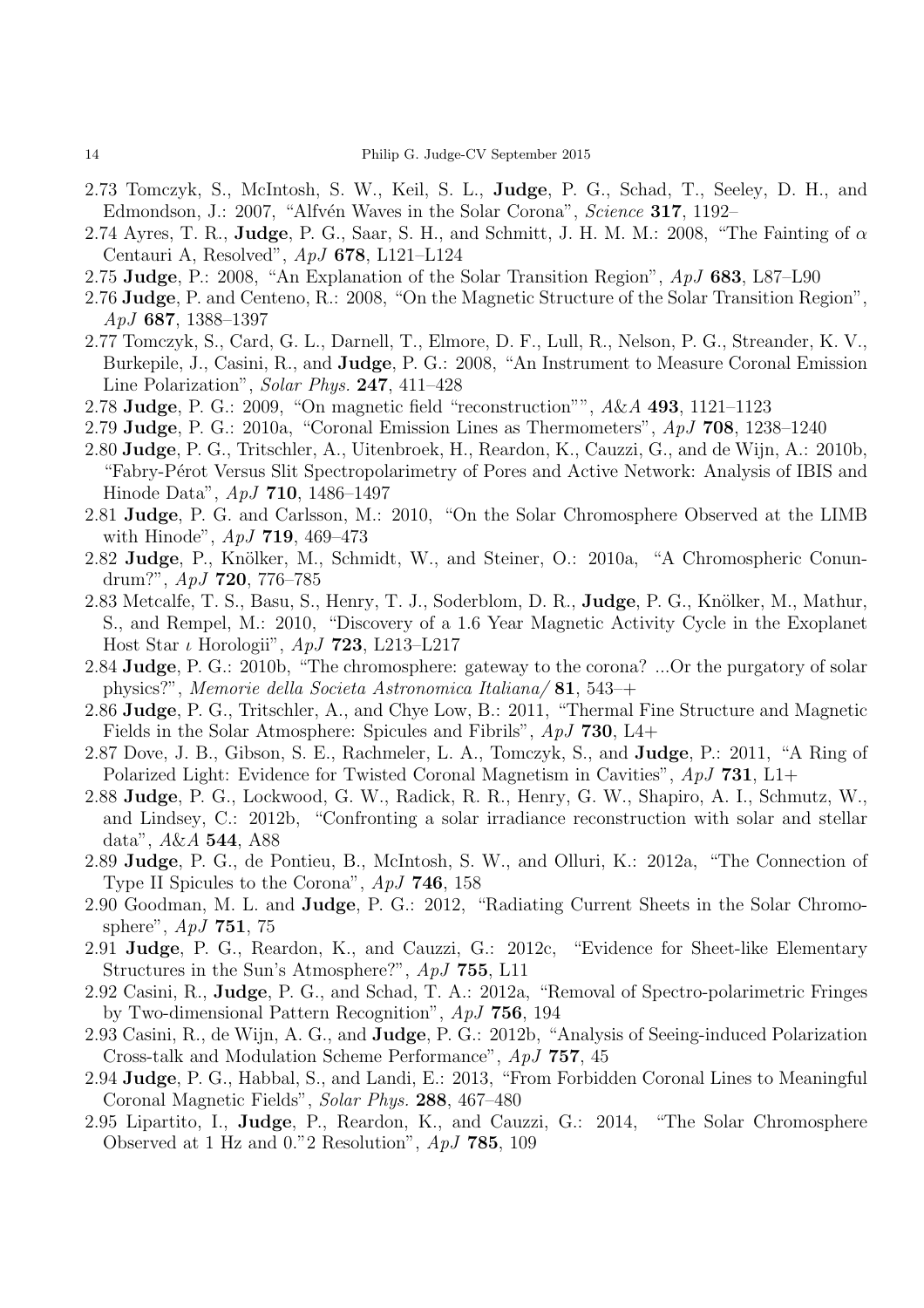- 2.96 Kleint, L., Antolin, P., Tian, H., **Judge**, P., Testa, P., De Pontieu, B., Martínez-Sykora, J., Reeves, K. K., Wuelser, J. P., McKillop, S., Saar, S., Carlsson, M., Boerner, P., Hurlburt, N., Lemen, J., Tarbell, T. D., Title, A., Golub, L., Hansteen, V., Jaeggli, S., and Kankelborg, C.: 2014, "Detection of Supersonic Downflows and Associated Heating Events in the Transition Region above Sunspots", *ApJ* 789, L42
- 2.97 Zeng, Z., Qiu, J., Cao, W., and Judge, P. G.: 2014, "A Flare Observed in Coronal, Transition Region, and Helium I 10830 Å Emissions", *ApJ* **793**, 87
- 2.98 Judge, P. G., Kleint, L., Donea, A., Sainz Dalda, A., and Fletcher, L.: 2014, "On the Origin of a Sunquake during the 2014 March 29 X1 Flare", *ApJ* 796, 85
- 2.99 Judge, P. G. and Egeland, R.: 2015, "Century-long monitoring of solar irradiance and Earth's albedo using a stable scattering target in space", *MNRAS* 448, L90–L93
- 2.100 Judge, P. G., Kleint, L., Uitenbroek, H., Rempel, M., Suematsu, Y., and Tsuneta, S.: 2015, "Photon Mean Free Paths, Scattering, and Ever-Increasing Telescope Resolution", *Solar Phys.* 290, 979–996
- 2.101 Judge, P. G., 2015 "UV spectra, bombs, and the solar atmosphere", ApJ 808, 116-120

#### Section 3. Other External Refereed Articles

- 3.1 Judge, P. G.: 2011, *"Students, scientists and family commemorate the life and diverse works of Jack Eddy, pioneer in connecting sunspot variations to Earth's climate."* Meeting report on the "Eddy Cross-Disciplinary Symposium on Sun- Climate Research", Aspen, Colorado, USA, 22-24 October 2010, *EOS Transactions* 92, 56–56
- 3.2 Judge, P. G.: 2014, *"Solar magnetic fields. History, tragedy, comedy?"*, to be published by CUP as a chapter of the book "Cosmic Magnetic Fields" as part of the "Canary Islands Winter Schools of Astrophysics Series"

#### Section 4. Papers Submitted to Refereed Journals/In Preparation

- 4.1 Judge, P., Kleint L., Casini, R. "On the origin of helium line polarization during the 29 March 2014 X1 flare", ApJ, under final revision
- 4.2 Judge, Kleint, Casini, Schad 2015. "Magnetic Field Measurements Above a Limb Active Region", in preparation for ApJ
- 4.3 Judge, P., Malanushenko, A, 2015. "On the role of heat conduction in the solar transition region", in preparation for ApJ
- 4.4 Judge, P., Jaeggli, S., Jordan C., "A study of IRIS and synthetic spectra of molecular hydrogen from the solar atmosphere", in preparation for ApJ

#### Section 5. Internally Refereed Publications

5.1 Judge, P., Casini, R., Tomczyk, S., Edwards, D. P., and Francis, E.: 2001, *Coronal Magnetometry: a feasibility study*, Technical Report NCAR/TN-446-STR, National Center for Atmospheric Research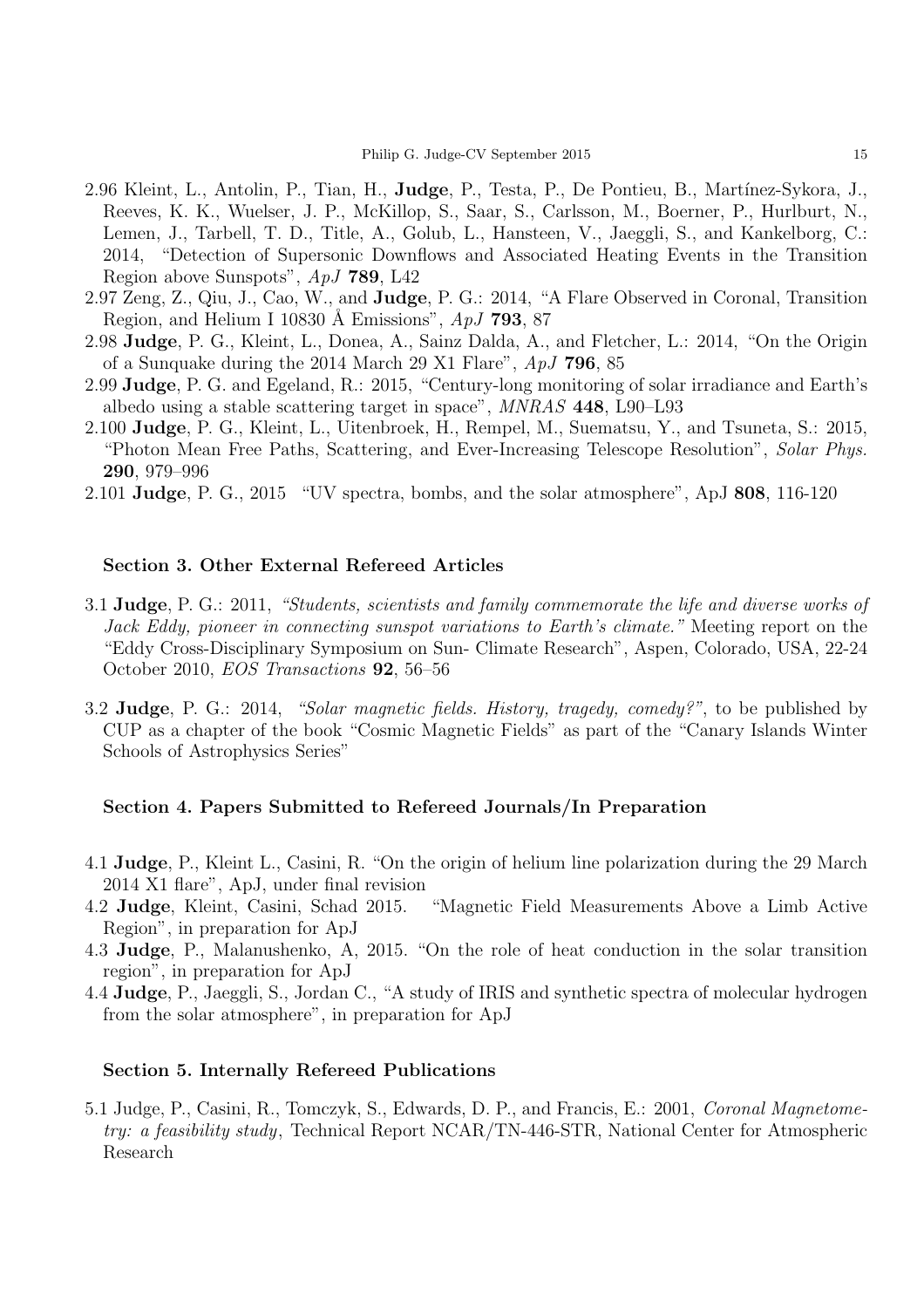5.2 Judge, P., 2007 *The HAO Spectral Diagnostic Package for Emitted Radiation (HAOS-DIPER) Reference Guide (Version 1.0)*, Technical Report NCAR/TN-473-STR, National Center for Atmospheric Research

#### Section 6. Non-Refereed Articles

- 6.1 Judge, P. G.: 1984, "Sulphur I Emission Lines in the EUV Spectrum of  $\beta$  Gru (M3 II)", in S. L. Baliunas & L. Hartmann (Ed.), *Cool Stars, Stellar Systems, and the Sun*, Vol. 193 of *Lecture Notes in Physics, Berlin Springer Verlag*, 353–+
- 6.2 Linsky, J. L., Ayres, T. R., Brown, A., Carpenter, K. G., Jordon, C., Judge, P., Gustafsson, B., Eriksson, E., Saxner, M., and Engvold, O.: 1984, "A progress report on the analysis of long exposure SWP high resolution spectra of cool stars", in J. M. Mead, R. D. Chapman, & Y. Kondo (Ed.), *NASA Conference Publication*, Vol. 2349 of *NASA Conference Publication*, 445–449
- 6.3 Ayres, T. R., Engvold, O., Moe, D. K., Simon, T., Jordan, C., Judge, P., Brown, A., and Linsky, J. L.: 1984, "Precise measurements of radial velocities of emission lines in the farultraviolet spectra of late-type stars", in J. M. Mead, R. D. Chapman, & Y. Kondo (Ed.), *NASA Conference Publication*, Vol. 2349 of *NASA Conference Publication*, 468–471
- 6.4 Jordan, C., Judge, P., and Johansson, S.: 1984b, "Ultraviolet Spectroscopy of Cool Stars from IUE (invited Paper)", in G. A. Doschek (Ed.), *IAU Colloq. 86: Eighth International Colloquium on UV and X-Ray Spectroscopy of Astrophysical and Laboratory Plasmas*, 51–+
- 6.5 Jordan, C., Judge, P., and Johansson, S.: 1984a, "Ultraviolet spectroscopy of cool stars from IUE.", in *Ultraviolet and X-ray Spectroscopy of Astrophysical and Laboratory Plasmas*, 51–58
- 6.6 Judge, P. G.: 1986, "The outer atmospheres of late-type giant stars", in E. J. Rolfe (Ed.), *New Insights in Astrophysics. Eight Years of UV Astronomy with IUE*, Vol. 263 of *ESA Special Publication*, 189–192
- 6.7 Jordan, C., Judge, P. G., and Rowan-Robinson, M.: 1987a, "δ Andromedae (K3 III): a hybrid giant in an extended dust shell.", in I. Appenzeller & C. Jordan (Ed.), *Circumstellar Matter* , Vol. 122 of *IAU Symposium*, 321–322
- 6.8 Judge, P. G.: 1987b, "Modelling the outer atmospheres and winds of K giant stars.", in I. Appenzeller & C. Jordan (Ed.), *Circumstellar Matter* , Vol. 122 of *IAU Symposium*, 323–324
- 6.9 Judge, P. G.: 1987c, "Re-examining the "Corona-Wind Dividing Line" Diagnostics of "Non-Coronal" Atmospheres (Invited review)", in J. L. Linsky & R. E. Stencel (Ed.), *Cool Stars, Stellar Systems and the Sun*, Vol. 291 of *Lecture Notes in Physics, Berlin Springer Verlag*, 294–+
- 6.10 Judge, P. G. (Ed.): 1987a, *A re-examination of the corona-wind dividing line: Diagnostics of non-coronal atmospheres*
- 6.11 Jordan, C., Montesinos, B., and Judge, P. G. (Eds.): 1987b, *Relations between chromospheric and coronal structure, flux-flux correlations and convective zone properties*
- 6.12 Harper, G. M. and Judge, P. G. (Eds.): 1987, *IUE observations of the hybrid K3 II star IOTA Aurigae and constraints on the outer atmospheric structure*
- 6.13 Stencel, R. E., Carpenter, K. G., Pesce, J. E., Skinner, S., Brown, A., and Judge, P.: 1988, "Direct UV observations of the circumstellar envelope of alpha Orionis", in *ESA Special Publication*, Vol. 281 of *ESA Special Publication*, 249–252
- 6.14 Judge, P. G.: 1988, "Spectroscopy of Cool Stars from IUE Data", in G. Cayrel de Strobel & M. Spite (Ed.), *The Impact of Very High S/N Spectroscopy on Stellar Physics*, Vol. 132 of *IAU Symposium*, 163–+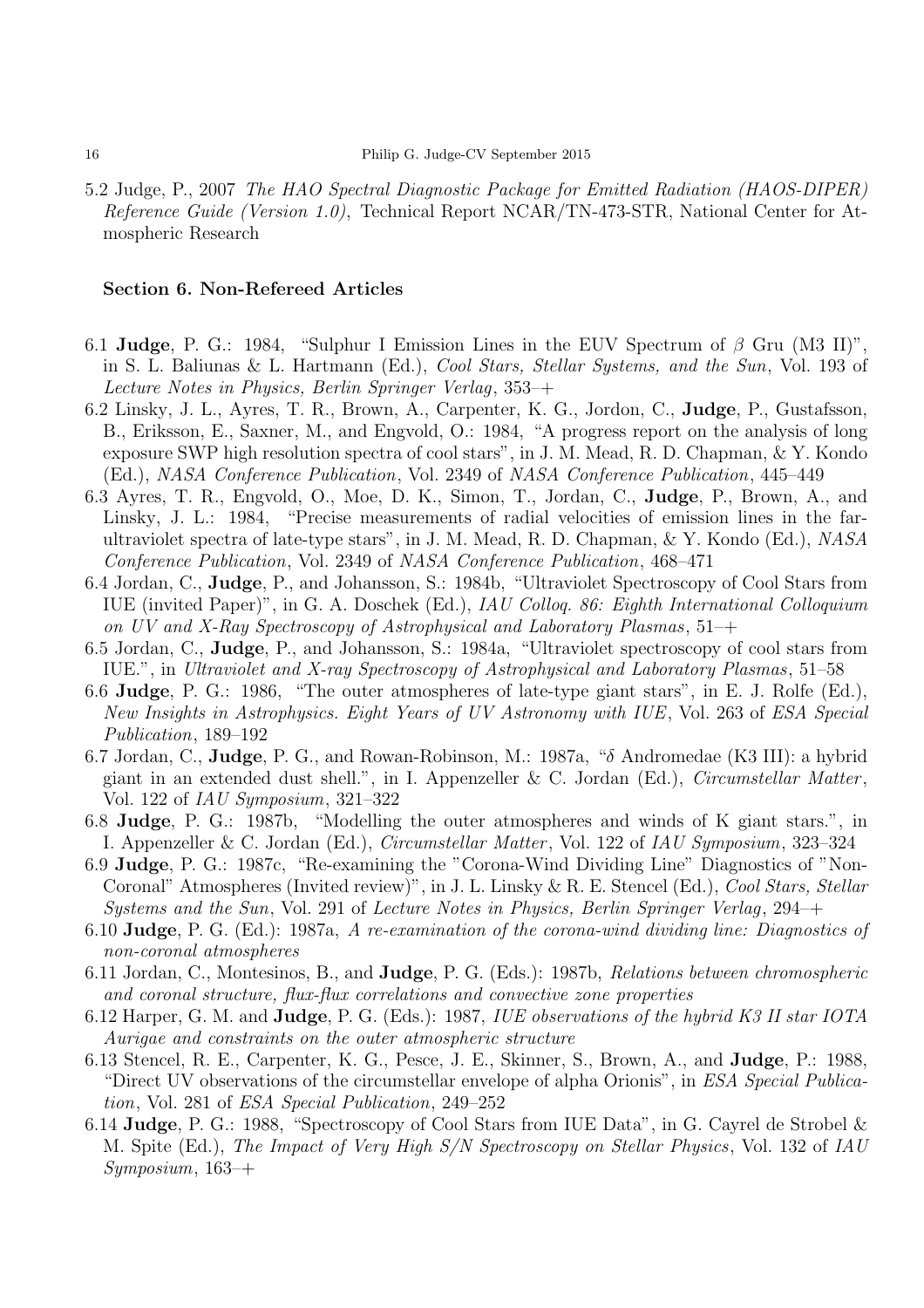- 6.15 Judge, P. G.: 1989, "Chromospheres of chemically peculiar giant stars", in H. R. Johnson & B. Zuckerman (Ed.), *IAU Colloq. 106: Evolution of Peculiar Red Giant Stars*, 303–320
- Judge, P. G. and Neff, D. H.: 1990, "Radiative Cooling Functions Below 2X10/4K", in G. Wallerstein (Ed.), *Cool Stars, Stellar Systems, and the Sun*, Vol. 9 of *Astronomical Society of the Pacific Conference Series*, 57–+
- 6.17 Cuntz, M. and Judge, P. G.: 1990, "How Consistent are Ab-Initio Models of Giant Star Chromospheres with Observations", in G. Wallerstein (Ed.), *Cool Stars, Stellar Systems, and the Sun*, Vol. 9 of *Astronomical Society of the Pacific Conference Series*, 61–+
- 6.18 Brown, A., Veale, A., Judge, P., Bookbinder, J., and Hubeny, I.: 1990, "Mass loss upper limits for A and F dwarfs", in G. Wallerstein (Ed.), *Cool Stars, Stellar Systems, and the Sun*, Vol. 9 of *Astronomical Society of the Pacific Conference Series*, 183–185
- 6.19 Judge, P. G. and Stencel, R. E.: 1990, "The Evolution of Chromospheres and Winds of Low and Intermediate Mass Giant Stars", in G. Wallerstein (Ed.), *Cool Stars, Stellar Systems, and the Sun*, Vol. 9 of *Astronomical Society of the Pacific Conference Series*, 411–+
- 6.20 Stencel, R. E., Judge, P. G., and Carpenter, K. G.: 1990, "Toward mapping the UV circumstellar shells of late-type stars", in G. Wallerstein (Ed.), *Cool Stars, Stellar Systems, and the Sun*, Vol. 9 of *Astronomical Society of the Pacific Conference Series*, 467–470
- 6.21 Judge, P. G., Linsky, J. L., and Stencel, R. E.: 1990, "The near-stellar environment of cool, evolved stars.", in G. D. Watt & A. S. Webster (Ed.), *Submillimetre Astronomy*, Vol. 158 of *Astrophysics and Space Science Library*, 179–180
- 6.22 Carpenter, K. G., Norman, D., Robinson, R., Fernandez-Villacanas, J. L., Jordan, C., and Judge, P.: 1990, "On the disappearance of OI in some high-luminosity cool stars", in E. Rolfe (Ed.), *ESA Special Publication*, Vol. 310 of *ESA Special Publication*, 307–+
- 6.23 Judge, P.: 1991, "Feii Emission Line Diagnostics of the Sun and Stars", in *NATO ASIC Proc. 341: Stellar Atmospheres - Beyond Classical Models*, 291–+
- 6.24 Judge, P. G.: 1992, "Energetics of Stellar Winds (Invited Review)", in M. S. Giampapa & J. A. Bookbinder (Ed.), *Cool Stars, Stellar Systems, and the Sun*, Vol. 26 of *Astronomical Society of the Pacific Conference Series*, 403–+
- 6.25 Carpenter, K. G., Robinson, R. D., Judge, P. G., Ebbets, D. C., and Brandt, J. C.: 1994, "GHRS Observations and Analysis of the 0 I and C I Resonance Lines in the UV Spectrum of alpha ORI (M2 Iab)", in J.-P. Caillault (Ed.), *Cool Stars, Stellar Systems, and the Sun*, Vol. 64 of *Astronomical Society of the Pacific Conference Series*, 56–+
- 6.26 Linsky, J. L., Wood, B. E., Brown, A., Andrulis, C., Judge, P., and Ayres, T. R.: 1994, "The Transition Regions of Capella", in J.-P. Caillault (Ed.), *Cool Stars, Stellar Systems, and the Sun*, Vol. 64 of *Astronomical Society of the Pacific Conference Series*, 62–+
- 6.27 Judge, P. G. and Brekke, P.: 1994, "Structures in Transition Region Plasma of Active Regions", in K. S. Balasubramaniam & G. W. Simon (Ed.), *Solar Active Region Evolution: Comparing Models with Observations*, Vol. 68 of *Astronomical Society of the Pacific Conference Series*, 321–+
- 6.28 Judge, P. G. and Meisner, R. W.: 1994, "The 'HAO spectral diagnostics package' (HAOS-Diaper)", in J. J. Hunt (Ed.), *Solar Dynamic Phenomena and Solar Wind Consequences, the Third SOHO Workshop*, Vol. 373 of *ESA Special Publication*, 67–+
- 6.29 Brekke, P., Rottman, G. J., Fontenla, J., and Judge, P. G.: 1996b, "The UV "sun as a star" flare spectrum observed with SOLSTICE", in R. Pallavicini & A. K. Dupree (Ed.), *Cool Stars, Stellar Systems, and the Sun*, Vol. 109 of *Astronomical Society of the Pacific Conference Series*,  $111-+$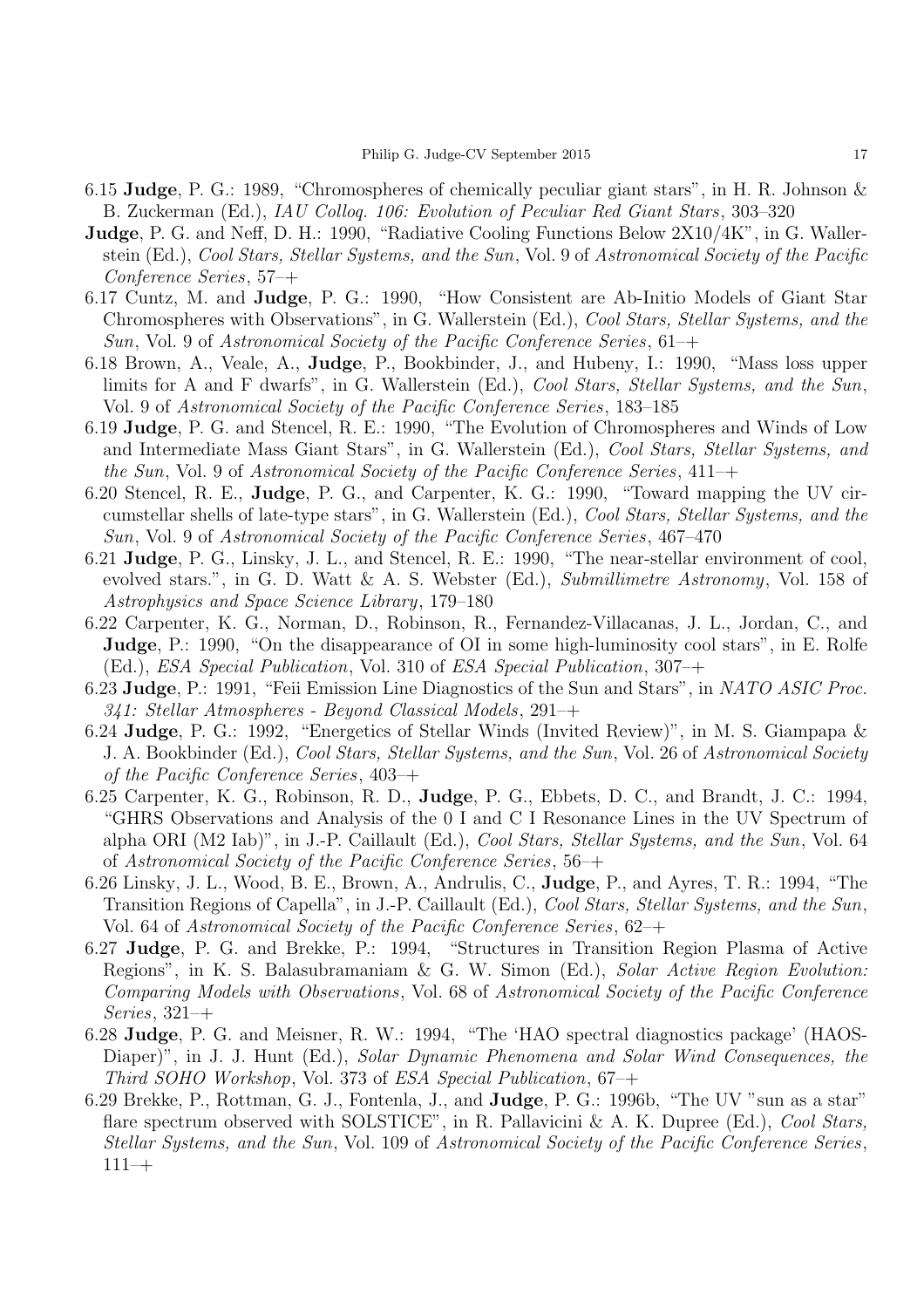- 6.30 Brekke, P., Rottman, C. J., Fontenla, J., and Judge, P. G.: 1996a, "Ultraviolet (1200 to 1800 Angstroms) Emission during the Impulsive Phase of a Class 3B-X3 Solar Flare Observed with SOLSTICE", in Y. Uchida, T. Kosugi, & H. S. Hudson (Ed.), *IAU Colloq. 153: Magnetodynamic Phenomena in the Solar Atmosphere - Prototypes of Stellar Magnetic Activity*, 213–+
- 6.31 Judge, P. G.: 1997, "Working Group 1: Non-Stationary Processes", in A. Wilson (Ed.), *Fifth SOHO Workshop: The Corona and Solar Wind Near Minimum Activity*, Vol. 404 of *ESA Special Publication*, 125–+
- 6.32 Wiskstøl,  $\emptyset$ ., **Judge**, P. G., Hansteen, V., Wilhelm, K., Schühle, U., and Moran, T.: 1997, "SUMER Observations Detecting Downward Propagating Waves in the Solar Transition Region", in A. Wilson (Ed.), *Fifth SOHO Workshop: The Corona and Solar Wind Near Minimum Activity*, Vol. 404 of *ESA Special Publication*, 731–+
- 6.33 Judge, P., Wikstol, O., and Hansteen, V.: 1997, "Evidence in Support of the "Nanoflare Picture" of Coronal Heating from SUMER Data", in *Bulletin of the American Astronomical Society*, Vol. 29 of *Bulletin of the American Astronomical Society*, 909–+
- 6.34 Judge, P. G. and Peter, H.: 1998, "The Structure of the Chromosphere", in C. Fröhlich, M. C. E. Huber, S. K. Solanki, & R. von Steiger (Ed.), *Solar Composition and Its Evolution – From Core to Corona*, 187–+
- 6.35 Hansteen, V. H., Wisktol, O., Carlsson, M., and Judge, P. G.: 1999, "Transition Region Oscillations", in J.-C. Vial & B. Kaldeich-Sch¨u (Ed.), *8th SOHO Workshop: Plasma Dynamics and Diagnostics in the Solar Transition Region and Corona*, Vol. 446 of *ESA Special Publication*, 351–+
- 6.36 Judge, P. G. and Casini, R.: 2001, "A Synthesis Code for Forbidden Coronal Lines", in M. Sigwarth (Ed.), *Advanced Solar Polarimetry – Theory, Observation, and Instrumentation*, Vol. 236 of *Astronomical Society of the Pacific Conference Series*, 503–+
- 6.37 Judge, P. G. and Charbonneau, P.: 2001, "Towards a Global Picture: Observable Effects Induced by or Related to Magnetic Fields", in G. Mathys, S. K. Solanki, & D. T. Wickramasinghe (Ed.), *Magnetic Fields Across the Hertzsprung-Russell Diagram*, Vol. 248 of *Astronomical Society of the Pacific Conference Series*, 659–+
- 6.38 Judge, P.: 2002, "Observational and Interpretational Challenges", in F. Favata & J. J. Drake (Ed.), *Stellar Coronae in the Chandra and XMM-NEWTON Era*, Vol. 277 of *Astronomical Society of the Pacific Conference Series*, 45–+
- 6.39 Judge, P. G.: 2003b, "Towards the Measurement of Coronal Magnetic Fields", in J. Trujillo-Bueno & J. Sanchez Almeida (Ed.), *Astronomical Society of the Pacific Conference Series*, Vol. 307 of *Astronomical Society of the Pacific Conference Series*, 437–+
- 6.40 Judge, P.: 2003a, "The Sun As A Guide To The Stars", in A. Brown, G. M. Harper, & T. R. Ayres (Ed.), *The Future of Cool-Star Astrophysics: 12th Cambridge Workshop on Cool Stars , Stellar Systems, and the Sun (2001 July 30 - August 3), eds. A. Brown, G.M. Harper, and T.R. Ayres, (University of Colorado), 2003, p. 158-183.*, Vol. 12, 158–183
- 6.41 Bloomfield, D. S., McAteer, R. T. J., Lites, B. W., Judge, P. G., Mathioudakis, M., and Keenan, F. P.: 2004, "Oscillatory Signatures above Quiet Sun Magnetic Elements", in H. Lacoste (Ed.), *SOHO 13 Waves, Oscillations and Small-Scale Transients Events in the Solar Atmosphere: Joint View from SOHO and TRACE*, Vol. 547 of *ESA Special Publication*, 51–+
- 6.42 Judge, P.: 2006, "Observations of the Solar Chromosphere", in J. Leibacher, R. F. Stein, & H. Uitenbroek (Ed.), *Solar MHD Theory and Observations: A High Spatial Resolution Perspective*, Vol. 354 of *Astronomical Society of the Pacific Conference Series*, 259–+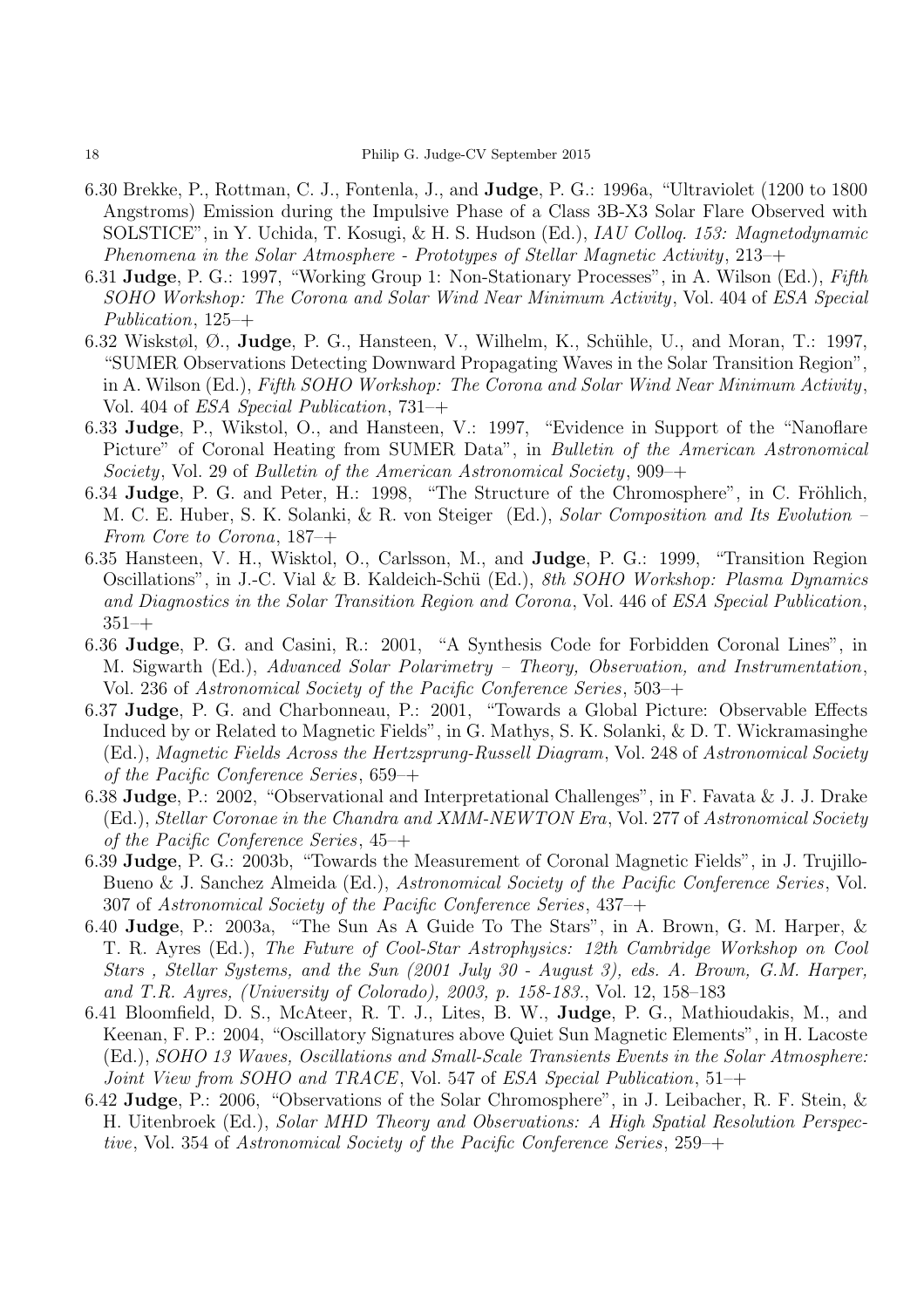- 6.43 Metcalfe, T. S., Judge, P. G., Basu, S., Henry, T. J., Soderblom, D. R., Knoelker, M., and Rempel, M.: 2009, "Activity Cycles of Southern Asteroseismic Targets", *ArXiv e-prints*
- 6.44 Judge, P. G.: 2010b, "The chromosphere: gateway to the corona, or the purgatory of solar physics?", *ArXiv e-prints*
- 6.45 Judge, P. G., Burkepile, J., de Toma, G., and Druckmueller, M.: 2010a, "Historical eclipses and the recent solar minimum corona", *ArXiv e-prints*
- 6.46 Kleint, L. and Judge, P.: 2011, "Spectropolarimetry Of The Footpoints Of A C-class Flare In The Chromosphere", in *AAS/Solar Physics Division Abstracts #42* , 308–+
- 6.47 Judge, P. G. and Thompson, M. J.: 2012, "Solar and stellar activity: diagnostics and indices", in C. H. Mandrini and D. F. Webb (Eds.), *IAU Symposium*, Vol. 286 of *IAU Symposium*, 15–26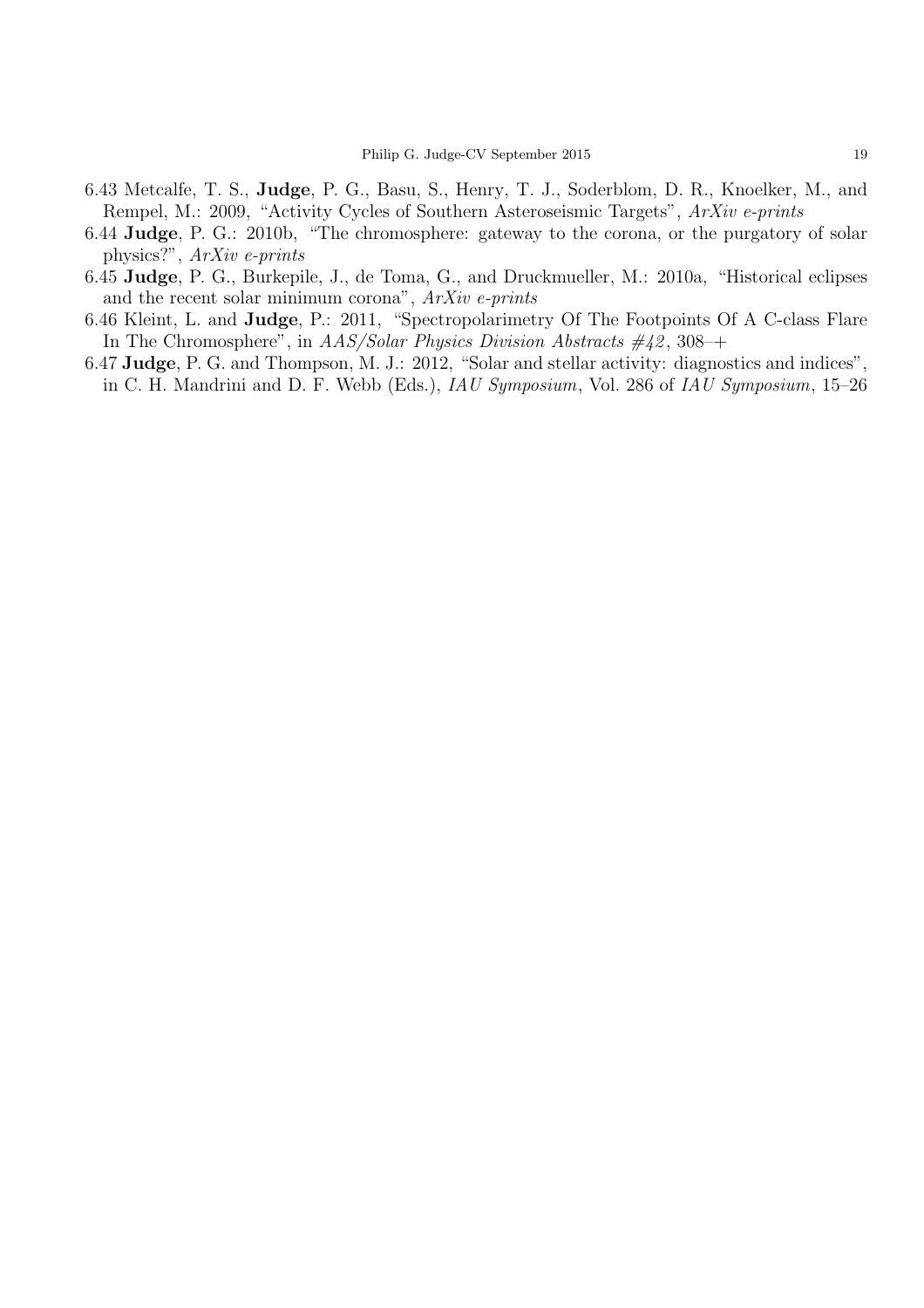#### 20 Philip G. Judge-CV September 2015

# Invited Talks at Meetings

1."A Re-examination of the Corona-Wind Dividing Line: Diagnostics of Non-Coronal Stars", presented at "The Fifth Cambridge Workshop on Cool Stars, Stellar Systems and the Sun", Boulder CO October 1987.

2. "Spectroscopy of Cool Stars From *IUE* data", presented at Proc. IAU Colloq. No. 132, "The Impact of Very High S/N Spectroscopy on Stellar Physics", Paris, France, September 1987.

3. . "Chromospheres of Peculiar Giant Stars", presented at "The Evolution of Peculiar Red Giant Stars", IAU Colloquium 106, Bloomington Indiana, 1988.

4. "Coronal Heating: results from IUE" invited review at the XXth IAU General Assembly, Baltimore, USA, August 2-11, 1988

5. "The Energetics of Stellar Winds", presented at "The Seventh Cambridge Workshop on Cool Stars, Stellar Systems and the Sun", Tucson AZ, 1992.

6. "Inversion of emission line intensities from astronomical sources", European Geophysical inversion group meeting, Copenhagen, Denmark. Mar 21 1996.

7. "Fundamental Limitations of Emission Line Spectra as Diagnostics of Plasma Temperature and Density Structure", SUMER-CDS Joint Science meeting, I.A.S. (Orsay, France) 7th November 1996.

8. "Non-Stationary Processes" , a presentation as working group leader, at "The Fifth Soho Workshop, The Corona and Solar Wind Near Minimum Activity", Oslo, Norway, June 1997.

9. "The Structure of the Chromosphere", invited review at "Solar Composition and its Evolution - from Core to Corona", International Space Science Institute, Bern, Switzerland 26-30 January 1998.

10. "Chromospheric Structure", invited review at COSPAR, Nagoya, Japan, July 1998.

11. "Observational Signatures of Coronal Heating Mechanisms", invited review at the mini-Conference on Space Physics, APS Division of Plasma Physics Annual Meeting, New Orleans, Louisiana, Nov. 1998.

12. "Non-uniqueness of atmospheric modeling", invited review, at the meeting "Physics of the Solar Corona and Transition Region", Monterey CA, 1999

13. " Towards a global picture: observable effects induced by or related to magnetic fields", Invited Summary talk, International Inter-Institutional Workshop on Magnetic Fields Across the Hertzsprung-Russell Diagram, Santiago Chile, 19 January 2001.

14. "Observational and Interpretational Challenges", invited talk, ESTEC symposium on "Stellar Coronae in the Chandra and XMM-Newton Era", Noordwijk, the Netherlands, 25 June 2001.

15. "The Sun as a guide to the Stars", invited talk, "Twelfth Cambridge Workshop on Cool Stars, Stellar Systems and the Sun", Boulder Colorado, 1 August 2001.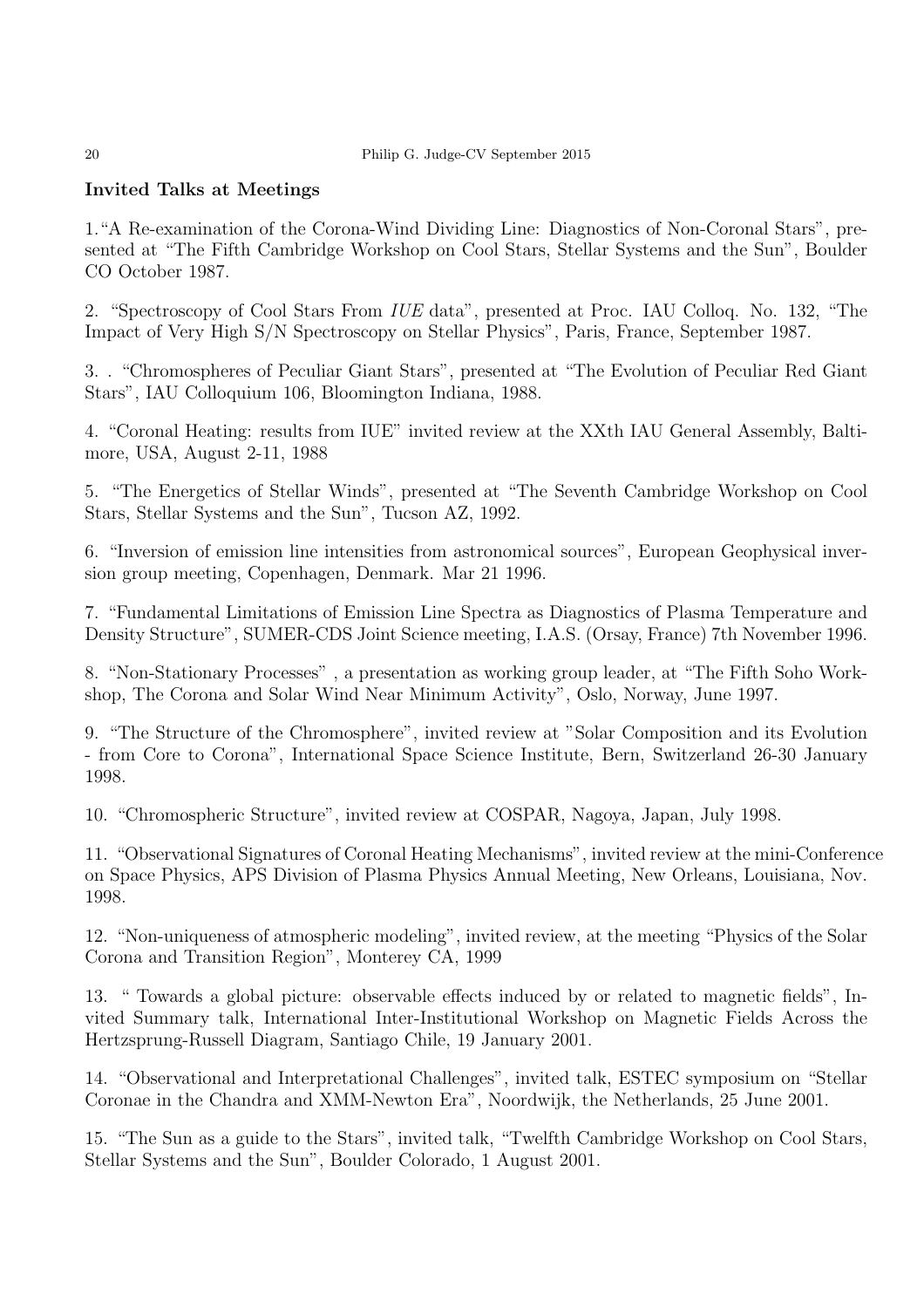16. "An Initiative to Measure Coronal Magnetic Fields", invited talk, GOES-R IAU meeting, Boulder Colorado, 23 October 2001.

17. "Challenges of measuring coronal magnetic fields", invited talk, Albuquerque AAS meeting, June 2002

18. "Towards the Measurement of Coronal Magnetic Fields", invited talk, Third Workshop on Solar Polarization, Tenerife, October 2002

19. "Observations of the solar chromosphere", presented at the 2005 Sac Peak Summer Workshop on "Solar MHD: Theory and Observations - a High Spatial Resolution Perspective". 20 July 2005.

20. Invited keynote talk, "New perspectives on the chromosphere/corona interface", second Hinode Science meeting, Boulder CO, 29 Sep 2009

21."The chromosphere/corona interface", invited talk at "Solar Activity during the onset of solar cycle 24", Napa, California, 10 Dec 2008.

22. "The chromosphere/corona interface", invited talk session SH08 of the AGU Fall meeting, 2008.

23. Invited keynote talk, "The chromosphere: gateway to the corona, or the purgatory of solar physics?", 25th NSO Workshop "Chromospheric Structure and Dynamics",

24. "Professor Dame Carole Jordan DBE, FRS, FInstP, ... a remarkable career" Invited keynote address, From Atoms to Stars: the impact of Spectroscopy on Astrophysics, Oxford, UK July 26 2011

25. Invited review, "Solar and stellar activity: diagnostics and indices" with and presented by M. J. Thompson, at IAU Symposium 286, Argentina, September 2011

26. Invited talk, "Energy transport from chromosphere to corona", Solar C meeting at the Hinode 5th Science Workshop, Cambridge MA. 15 October 2011,

27. Invited talk "Keystones or tombstones in the bridge from photosphere to corona?", Joint SDO/Hinode/IRIS meeting, Monterey CA 13 March 2012

28. Invited keynote talk "Forbidden Coronal Lines and Magnetic Fields: Misconceptions, Myths, Remedies", Workshop on Coronal Magnetism- Connecting Models to Data and the Corona to the Earth Boulder, Colorado, May 2123, 2012

29. Invited talk, "Using large telescopes to answer the question: why must the Sun have a chromosphere and corona?", special session on Science with Large Solar Telescopes, IAU General Assembly, Beijing, China, August 23 2012

30."The ATST Critical Science Plan", presented to the ATST Science Working Group, LASP, Boulder CO, 26 Nov 2012